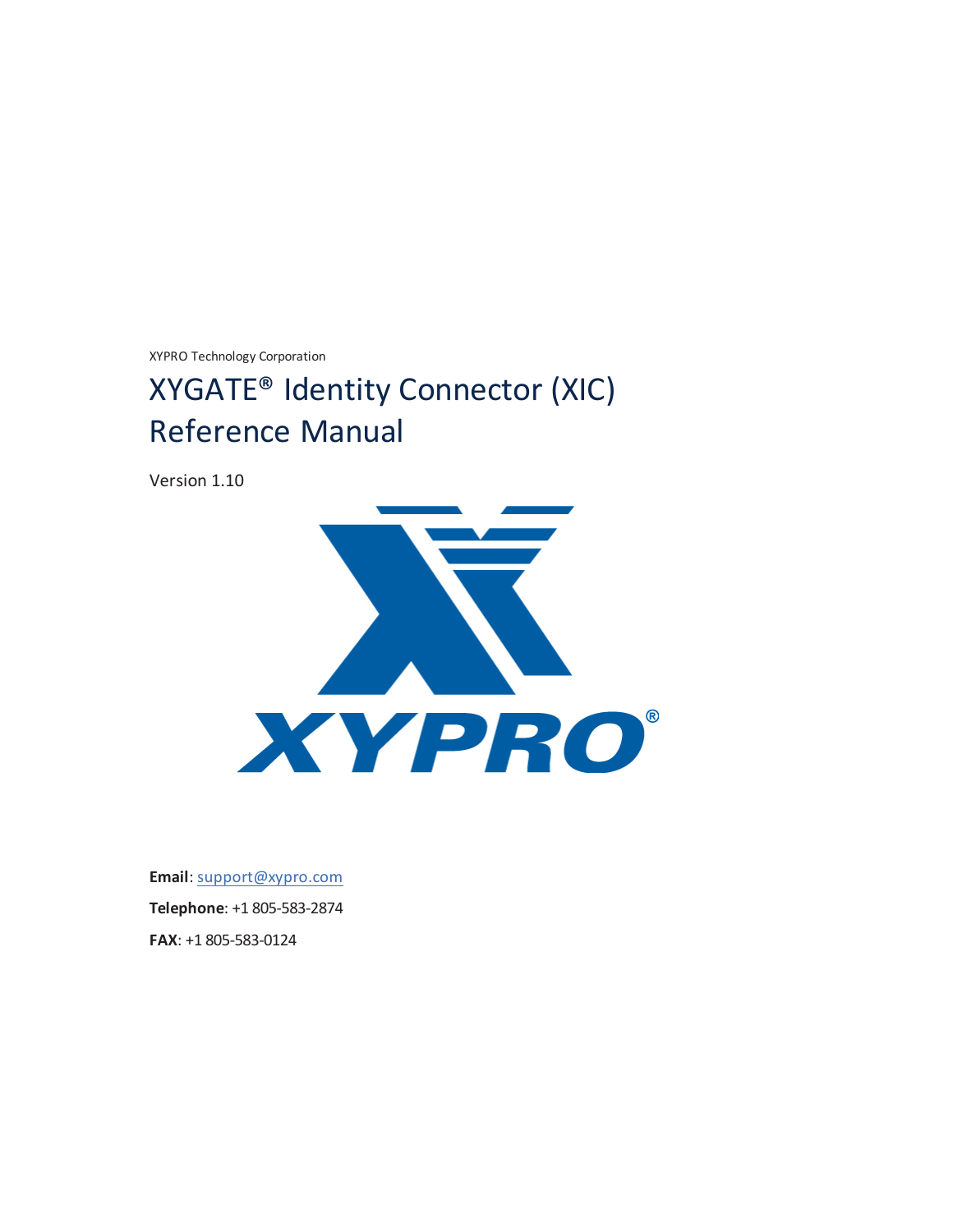### **XYGATE® Identity Connector 1.10 Reference Manual**

Copyright 2018 XYPRO Technology Corporation. All rights reserved.

This document, as well as the software described in it, is furnished under a License Agreement or Non-Disclosure Agreement. The software may be used or copied only in accordance with the terms of the Agreement. Use of this manual constitutes acceptance of the terms of the Agreement. No part of this manual may be reproduced, stored in a retrieval system, or transmitted in any form or by any means, electronic or mechanical, including photocopying, recording, and translation to another programming language, for any purpose without the written permission of XYPRO Technology Corporation.

## **Trademarks**

XYGATE®, SecurityOne®, and XYPRO® are registered trademarks of XYPRO Technology Corporation. XYGATE® Configuration Manager™ (XCM), XYGATE® Encryption Library™ (XEL), XYGATE® Event Monitor™ (XEM), XYGATE® Key Management™ (XKM), XYGATE® Merged Audit® (XMA), XYGATE® Object Security™ (XOS), XYGATE® Audit Report Manager™ (XRM), XYGATE® Compliance Pro™ (XSW), XYGATE® Transaction Router™ (XTR), and XYGATE® User Authentication™ (XUA) are trademarks of XYPRO Technology Corporation.

All other brand or product names, trademarks or registered trademarks are acknowledged as the property of their respective owners

XYPRO Technology Corporation 4100 Guardian Street, Suite 100 Simi Valley, CA 93063 Telephone: +1 805-583-2874 Fax: +1 805-583-0124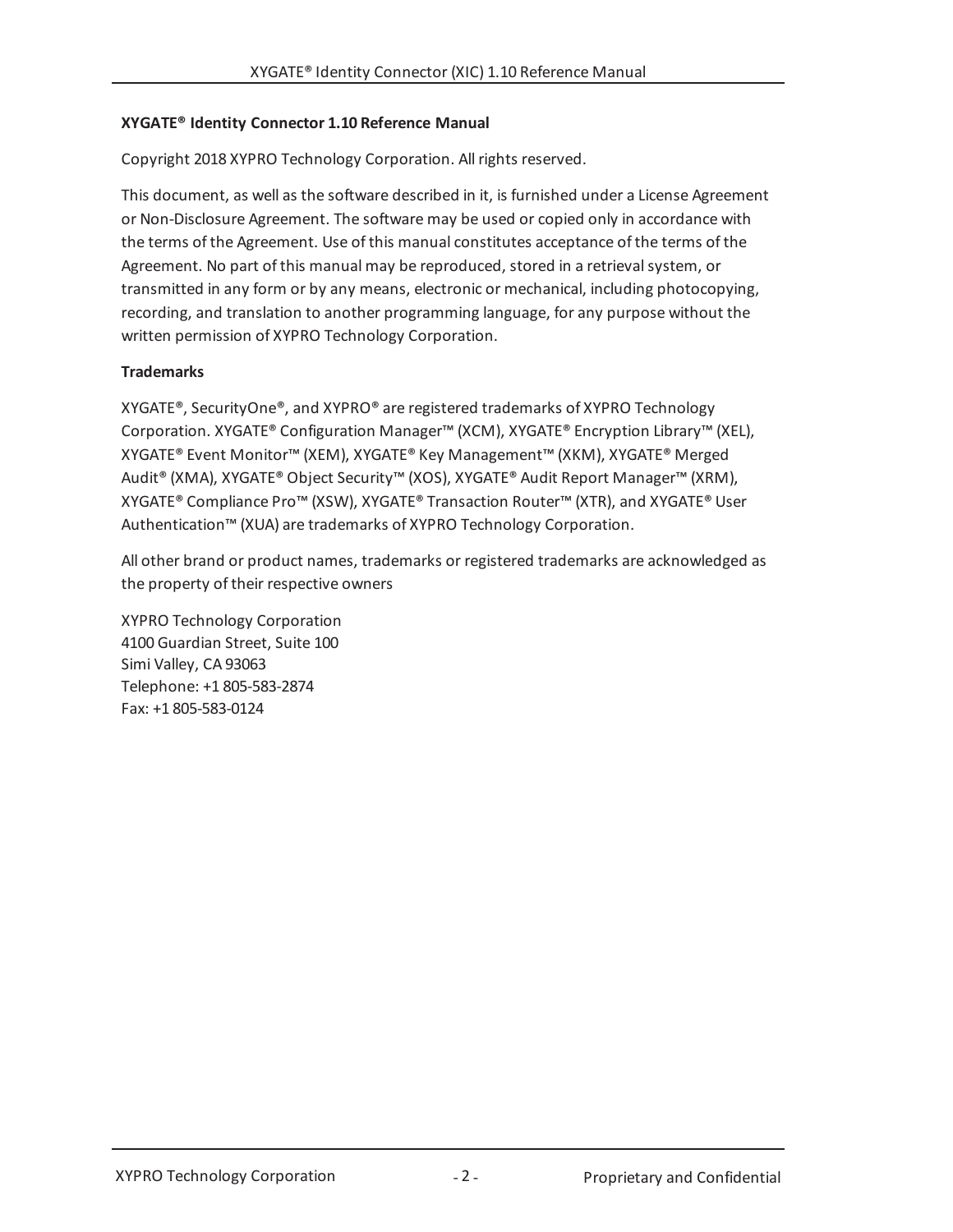# **Publication History**

| Software version | <b>Description</b>   | Date          |
|------------------|----------------------|---------------|
| 1.10             | Initial publication. | February 2018 |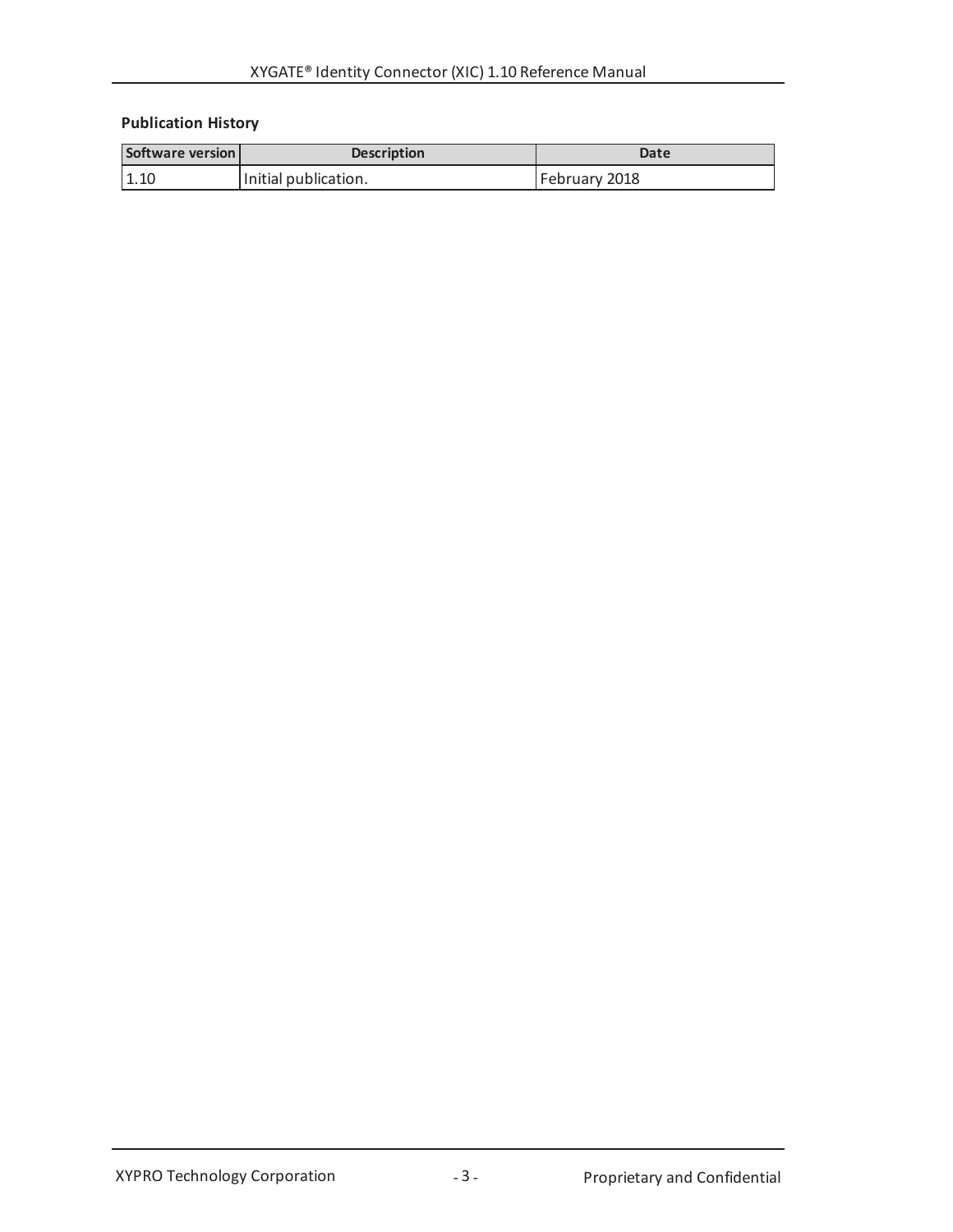# **Contents**

| Chapter 2: NonStop XYGATE Identity Connector (XIC) Service Setup 10 |  |
|---------------------------------------------------------------------|--|
|                                                                     |  |
|                                                                     |  |
|                                                                     |  |
|                                                                     |  |
|                                                                     |  |
|                                                                     |  |
|                                                                     |  |
|                                                                     |  |
|                                                                     |  |
|                                                                     |  |
|                                                                     |  |
|                                                                     |  |
|                                                                     |  |
|                                                                     |  |
|                                                                     |  |
|                                                                     |  |
|                                                                     |  |
|                                                                     |  |
|                                                                     |  |
|                                                                     |  |
|                                                                     |  |
|                                                                     |  |
|                                                                     |  |
|                                                                     |  |
|                                                                     |  |
|                                                                     |  |
|                                                                     |  |
| SailPoint Direct Connectors Admin and Config Guide 24               |  |
|                                                                     |  |
|                                                                     |  |
|                                                                     |  |
|                                                                     |  |
|                                                                     |  |
|                                                                     |  |
| Correlating NonStop User Attributes with SailPoint Attributes 30    |  |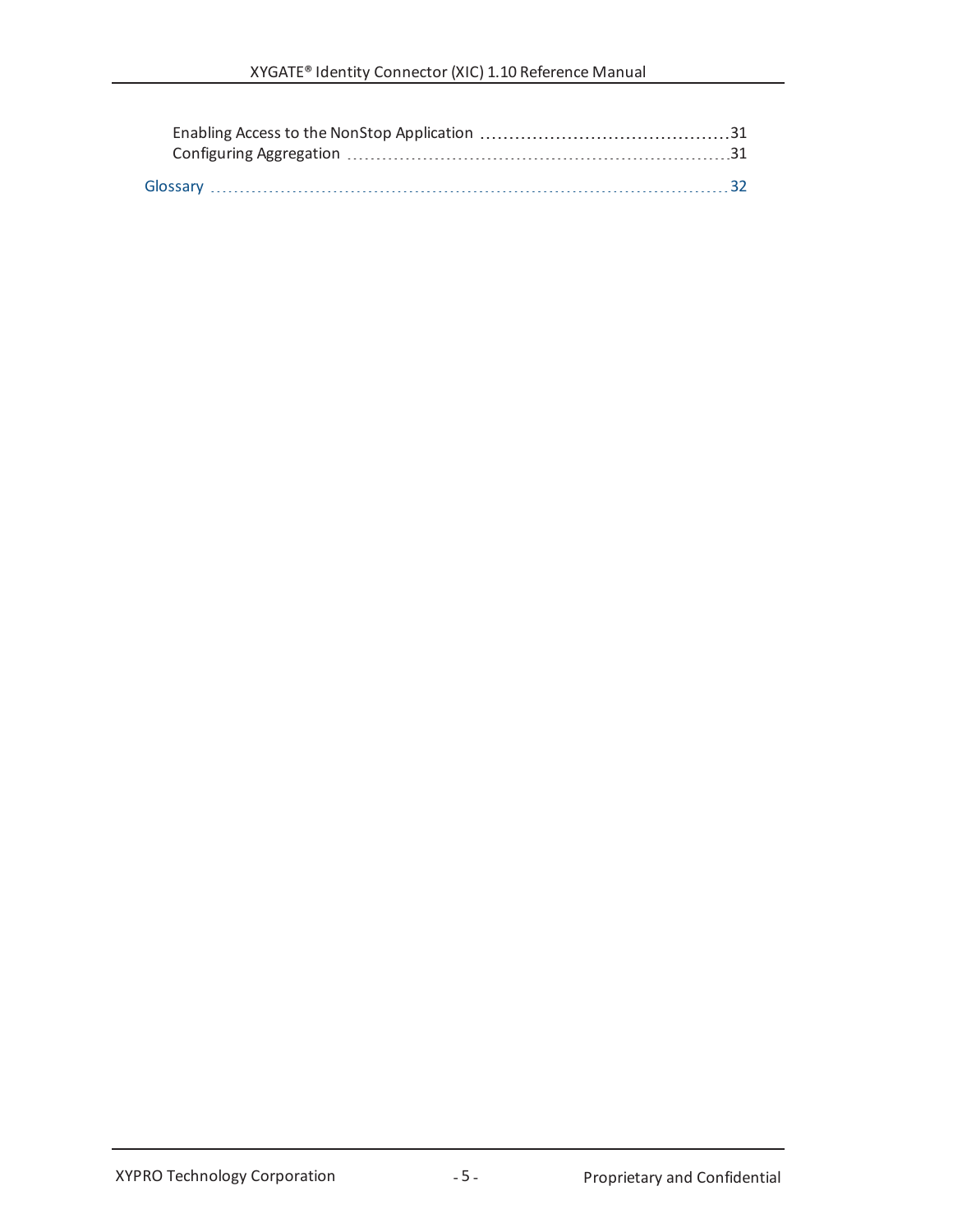# <span id="page-5-0"></span>Chapter 1: Introduction

XYGATE® Identity Connector (XIC) provides HPE NonStop user provisioning through SailPoint IdentityIQ. XIC is a Representational State Transfer (REST) service developed in Java 1.8 and runs on any platform that supports Java VM.

# <span id="page-5-1"></span>Features

XIC provides for account provisioning through a central channel. Among its key features are:

- Integration with SailPoint IdentityIQ
- The ability to support NonStop user attributes
- The ability to create, delete, enable, disable, and update NonStop user accounts

# <span id="page-5-2"></span>XIC Architecture

The following figure shows XIC in a single-node environment.



# **Single Node**

And the following shows XIC in a multi-node environment.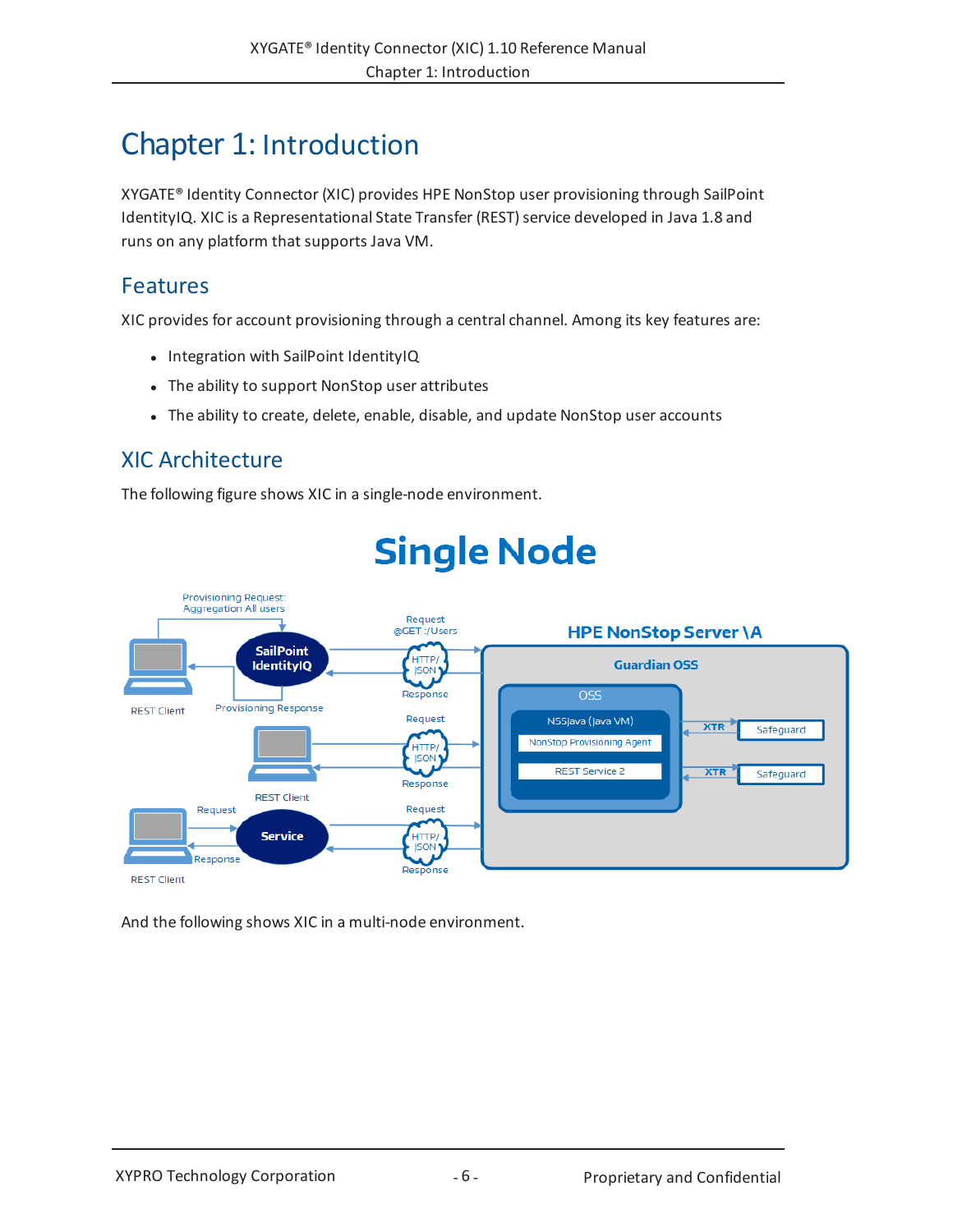

# <span id="page-6-0"></span>XIC Components

The following set of components is required to configure and manage the XIC service.

- Java 1.8 or higher
- XYPRO components:
	- XYGATE Identity Connector (XIC)
	- XIC license
	- XYGATE Transaction Router (XTR)
	- XTR Java Keystore (JKS) file
	- Service Configuration XML file
	- Service Deployer application
- SailPoint IdentityIQ 7.1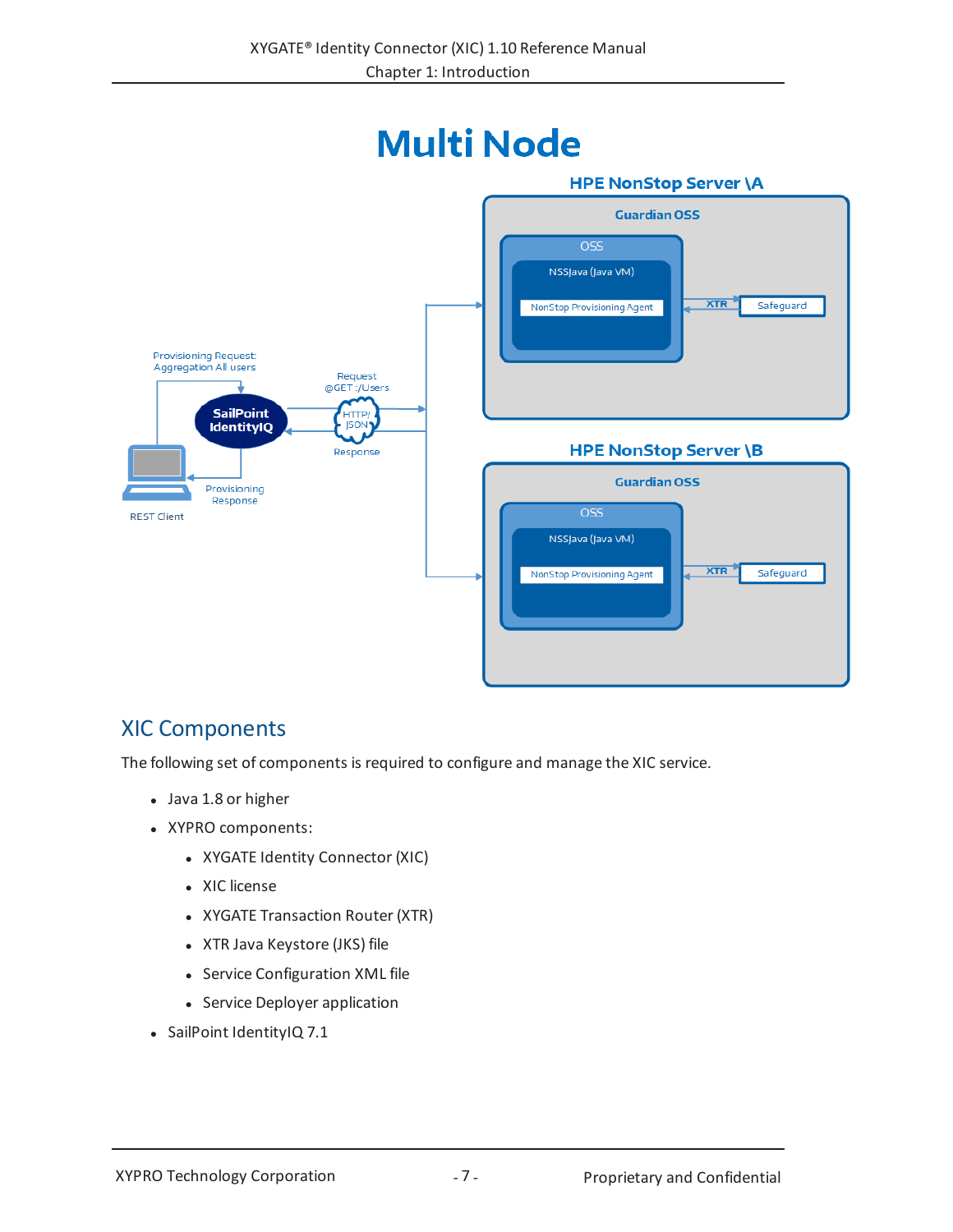# <span id="page-7-0"></span>General Syntax Notation

The following list summarizes the notation conventions for syntax presentation in this manual.

**UPPERCASE LETTERS**. Uppercase letters indicate keywords and reserved words; enter these items exactly as shown. Items not enclosed in brackets are required. For example:

```
MAXATTACH
```
**< > Angle Brackets**. A pair of matching angle brackets indicate variable items that you supply but without the brackets. For example, where the syntax of a function is stated as:

```
kill -INT <PID>
```
If the <PID> (Process ID) of the process you want to kill is 123456, then the actual command will be as follows:

```
kill -INT 123456
```
**[ ] Brackets**. Brackets enclose optionalsyntax items. For example:

```
TERM [\<system-name>.]$<terminal-name>
INT[ERRUPTS]
```
A group of items enclosed in brackets is a list from which you can choose one item or none. The items in the list may be arranged either vertically, with aligned brackets on each side of the list, or horizontally, enclosed in a pair of brackets and separated by vertical lines. For example:

```
FC \mid <num> \mid[ \langle-num\rangle ]
    [ <text> ]
 K [ X | D ] <address-1
```
**{ } Braces**. A group of items enclosed in braces is a list from which you are required to choose one item. The items in the list may be arranged either vertically, with aligned braces on each side of the list, or horizontally, enclosed in a pair of braces and separated by vertical lines. For example:

```
LISTOPENS PROCESS { $<appl-mgr-name> }
                     { $<process-name> }
         ALLOWSU { ON | OFF }
```
**| Vertical Line**. A vertical line separates alternatives in a horizontal list that is enclosed in brackets or braces. For example:

INSPECT { OFF | ON | SAVEABEND }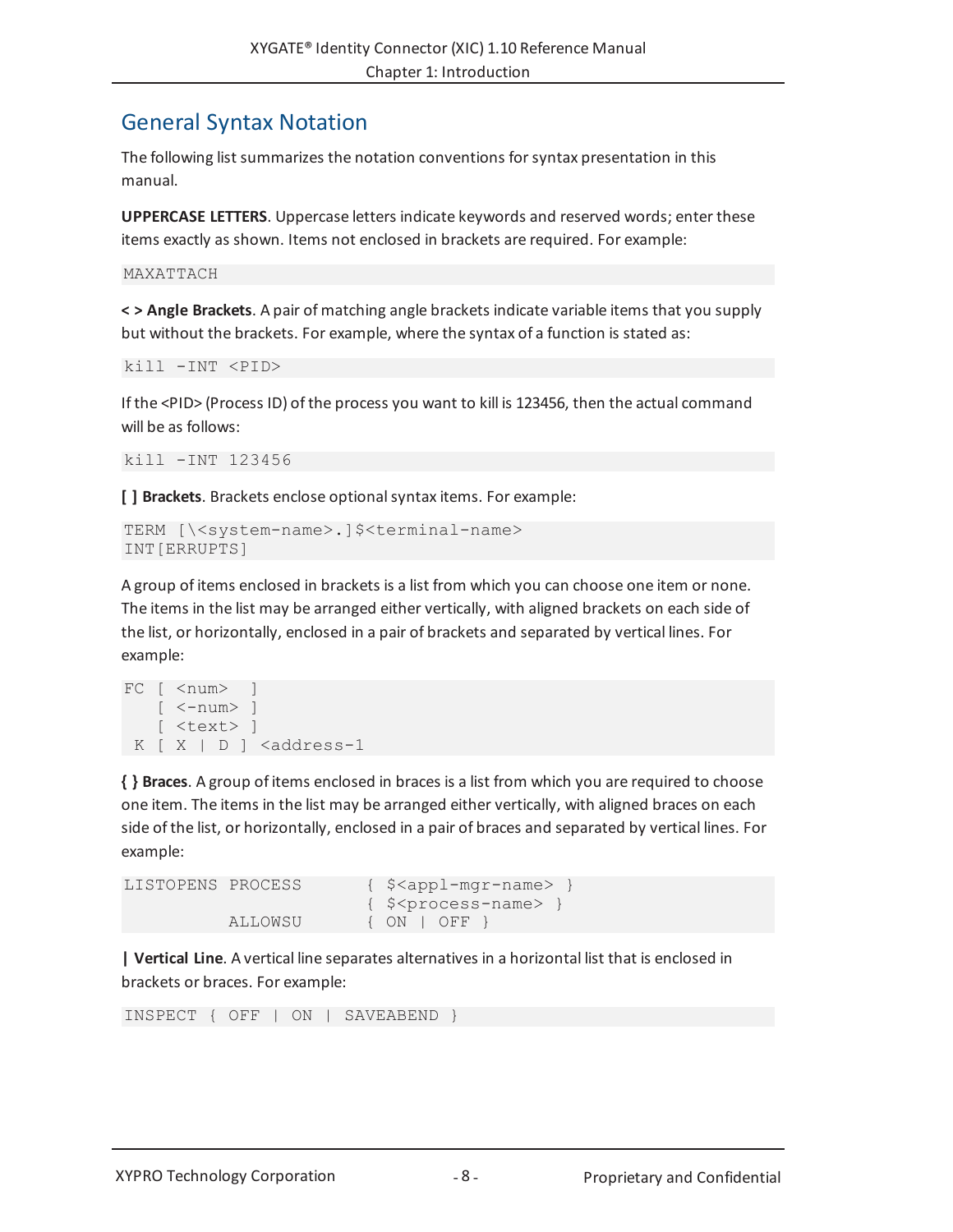**… Ellipsis**. An ellipsis immediately following a pair of brackets or braces indicates that you can repeat the enclosed sequence of syntax items any number of times. For example:

M <address-1> [, <new-value> ]...  $[$  ]  $\{0|1|2|3|4|5|6|7|8|9\}...$ 

An ellipsis immediately following a single syntax item indicates that you can repeat that syntax item any number of times. For example:

```
"s-char..."
```
**Punctuation**. Parentheses, commas, semicolons, and other symbols not previously described must be entered as shown. For example:

```
<error> := NEXTFILENAME ( <file-name> ) ;
LISTOPENS SU $<process-name>.#<su-name>
```
Quotation marks around a symbolsuch as a bracket or brace indicate the symbol is a required character that you must enter as shown. For example:

"[" <repetition-constant-list> "]"

**Item Spacing**. Spaces shown between items are required unless one of the items is a punctuation symbolsuch as a parenthesis or a comma. For example:

CALL STEPMOM ( <process-id> ) ;

If there is no space between two items, spaces are not permitted. In the following example, there are no spaces permitted between the period and any other items:

\$<process-name>.#<su-name>

**Bolded**. Text indicates user input for a given prompt(s) on the command line, keyboard letters and symbols, and GUI radio and navigation buttons.

**Plain** *italic* **typeface**. Italic typeface indicates the full name of a document or title, a verbatim screen name, or display and script text in command line actions.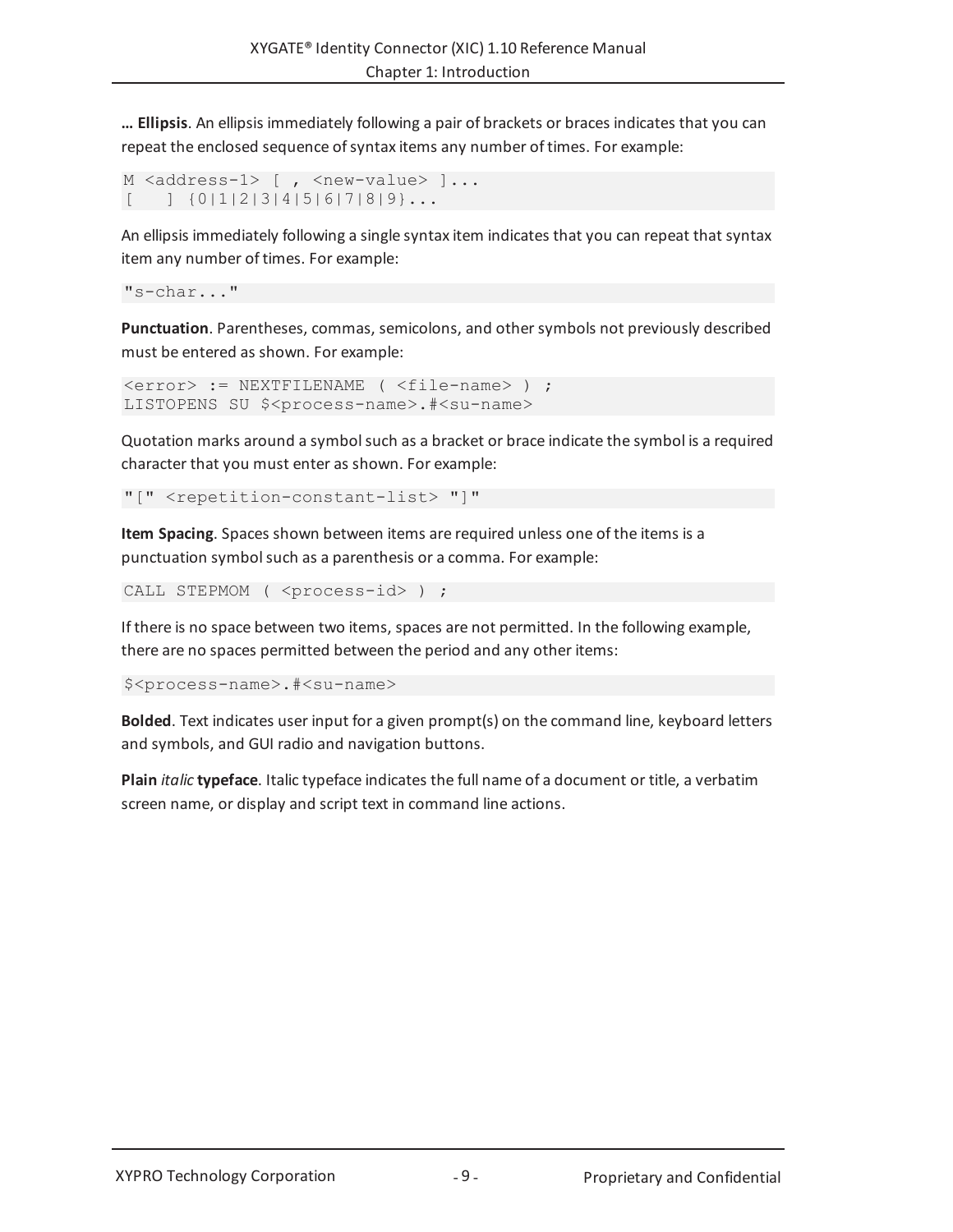# <span id="page-9-0"></span>Chapter 2: NonStop XYGATE Identity Connector (XIC) Service Setup

This chapter describes the set up and running of the XIC service on an HPE NonStop server through OSS.

# <span id="page-9-1"></span>Before You Begin

Ensure that you have the following information and files ready before you begin the installation procedures:

- <sup>l</sup> XTR is installed and enabled on the HPE NonStop systems you want to configure for user provisioning.
- XTR is configured to run the SAFECOM 255 GBL task (see ["Configure](#page-10-0) the XTR TASKDEF File for XIC" on the next [page](#page-10-0) for more information).
- The XIC Installer Package, which consists of the following:
	- Extract.sh script file
	- NonStop Installer Package (TAR), which includes the following
		- iXIC.jar
		- iXYServiceDeployer.jar (Service Deployer)
		- Openssl
		- Openssl.cnf
		- install.sh (NonStop Version)
		- Cert-Generator.sh (NonStop Version)
		- jks generator.sh
		- $\bullet$  istartup.sh
		- prng program file
		- prng.conf configuration file
		- prng-seed program file
		- xylicchk.sh
		- $\bullet$  xylicchk.jar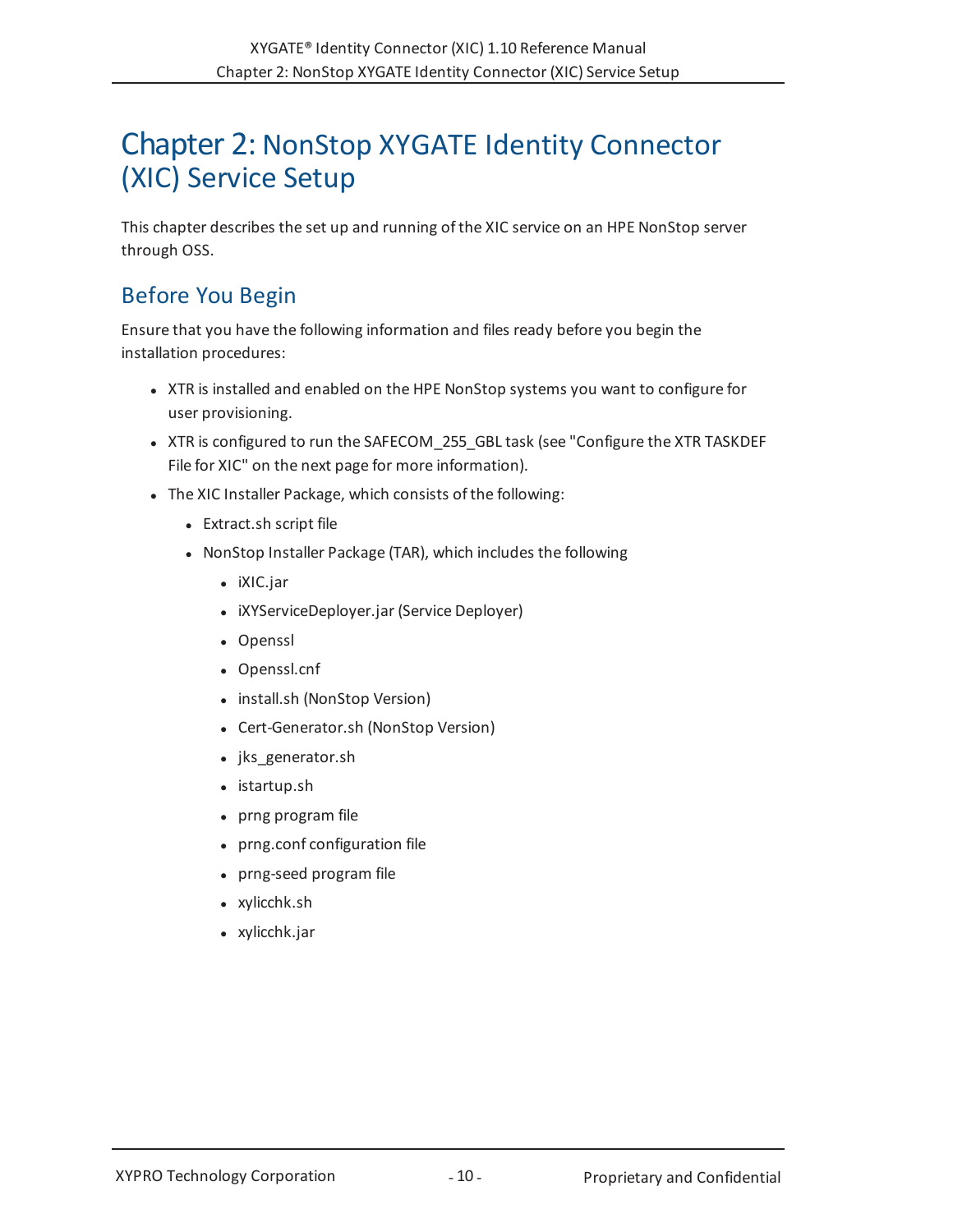# <span id="page-10-0"></span>Configure the XTR TASKDEF File for XIC

The XTR TASKDEF file contains references to internal macros and scripts that XTR runs on behalf of the various XYGATE GUIs. Follow the steps below to modify the XTR TASKDEFS file to configure XTR to allow user provisioning on a NonStop server.

1. Define the task "taskdefsafecom-255" with the TASKDEF command in the TASKDEFS file as shown below.

```
safecom-255 config:
TASKDEF SAFECOM_255_GBL
SCOPE EXTERNAL
OBJECTTYPE BINFILE
OBJECTNAME $system.sysnn.safecom
RUNAS 255,255
```
2. Use the following syntax to add a new TASKDEFGROUP to the TASKDEFS file.

```
TASKDEFGROUP $XT_TEST SAFECOM_255_GBL
```
where <task-group> is the user-defined task group name. For example, if your task group name is "\$XT\_TEST" then you would enter the following.

TASKDEFGROUP \$XT\_TEST SAFECOM\_255\_GBL

3. In the TRACL file, add the following.

```
ACLGROUP $SCIM-TESTER <GROUP>,<USER> UNDERLYING:
<GROUP>,<USER>
TASK $XT TEST ACL $SCIM-TESTER
```
# <span id="page-10-1"></span>Installing the Service on the NonStop

XIC comes packaged with all files necessary for installation of the service. The installation scripts cover these three areas:

- Install the service and all associated files in a designated location
- Dynamically generate the Service Config XML file based on user input
- Generate the keystore and self-signed certificate needed for HTTPS

Refer to the following subsections to install the service on a NonStop server.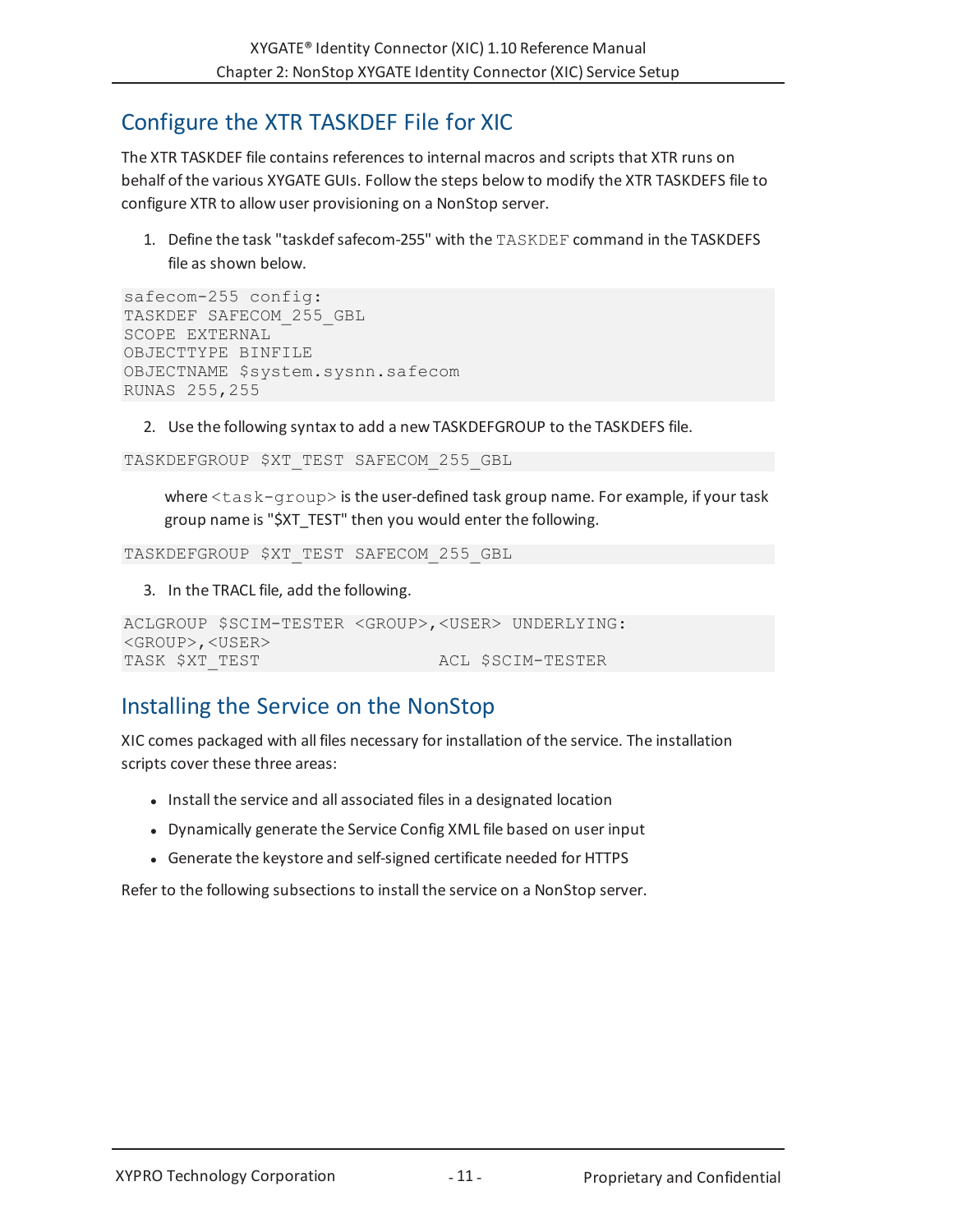# <span id="page-11-0"></span>**Prerequisites**

Before you extract and install the service please make sure the following prerequisites have been met.

- Java 1.8 or higher is installed
- $\bullet$  Logging is enabled on the application you use to communicate with the NonStop (e.g., Windows Terminal)
- The administrator performing the install has access to the /usr/local directory

# <span id="page-11-1"></span>Extraction Steps

Follow the steps below to extract the service on a NonStop server.

- 1. Open the OSS directory where the NonStop Installer Package TAR and extract.sh script files are located.
- 2. Run the extract script with the following command.

### ./extract.sh

**Note:** This will extract the files within the TAR file and place them in a /dst folder underneath the same directory.

3. Open the /dst/ns folder. (All the install files are in this folder.)

## <span id="page-11-2"></span>Installation Overview

When you run the install script you will be prompted to enter configuration parameters for XIC. The prompts are organized into functional groups called *sections*.

**Note:** ["Configuring](#page-17-1) the Service XML File" on page 18 includes a sample Service Configuration XML file that shows configuration settings.

Many prompts end with the text "<{default}>?", which indicates if you press the **Enter** key without supplying input, the default value or text that is between the brackets will be entered.

For example, if you press the **Enter** key after the following prompt **Y** will be entered.

```
Is this keytool okay to use <Y>
```
**Note:** The XIC Installer Package includes two versions of Openssl: one for the J-Series NonStop and one for the L-Series NonStop. The TAR file will automatically install the correct version on your NonStop without user intervention.

# <span id="page-11-3"></span>Installation Steps

Follow the steps below to the install the service.

1. Enter the following command to run the installation script.

```
./install.sh | tee -a installLog.log
```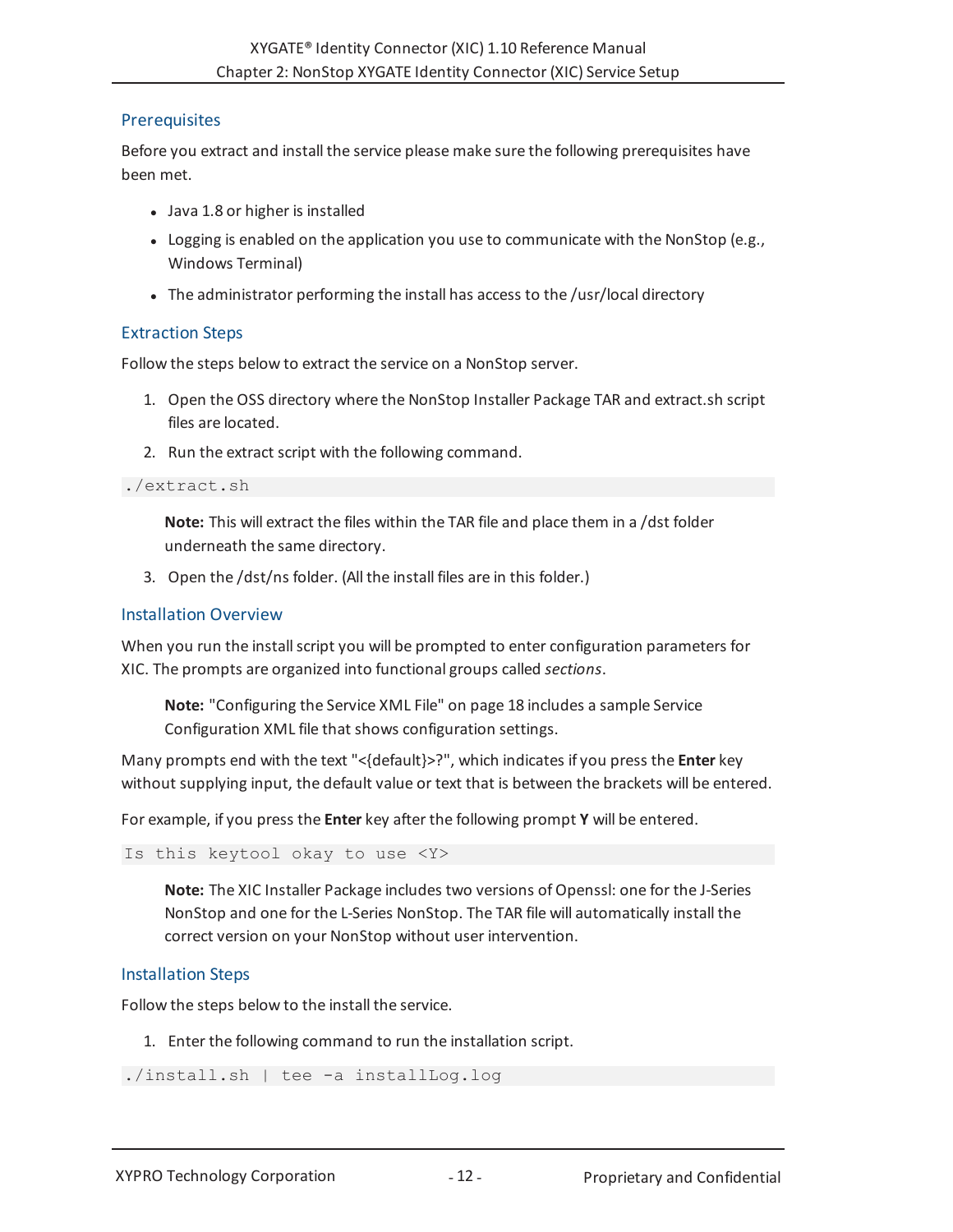The next prompts are generic prompts that verify you are trying to do the installation and have met the prerequisites before attempting the install. Once those questions are answered, the following will be displayed.

```
What directory would you like to install the services in
</usr/local/XYPRO/webservices>?
```
2. Enter the base directory for the Service Configuration XML file (ServiceConfig.xml) and Service Deployer (iXYServiceDeployer.jar) file. XIC files will be in a subdirectory within the webservices directory (e.g., /usr/local/XYPRO/webservices/XYGATEIC).

# *XYGATE Pre-configuration Questions*

In this section of the installscript, you will be prompted to configure parameters used to generate and find default values needed to properly install XIC.

After you configure the base directory the following will be displayed.

```
The host name found for this system is: '{hostname}',
is this correct <Y>?
```
1. Enter the host name, which is typically the name of your NonStop without the backslash. If the correct name is found, press the **Enter** key. If not, enter **N** and you will be prompted to enter a different host name.

The following will be displayed.

Where is the location of your XTR installation?

2. Enter the path to the XTR directory. The following will be displayed.

```
Is this keytool okay to use <Y>
```
3. The keytool utility generates required keystores for XTR and SSL. A search for the keytool on the system is performed and if one is found it is displayed. Press the **Enter** key to accept it. If the keytool is not found you will be prompted to enter the path and name of the keytool.

### *XYGATE Transaction Router (XTR) JKS Generator*

For XIC to communicate and execute the requests, communication between XIC and XTR must be set up. To do so, a keystore is generated to bridge the gap between the two XYGATE products.

After you install the keytool utility the following will be displayed.

```
What is the passphrase for the keystore?
```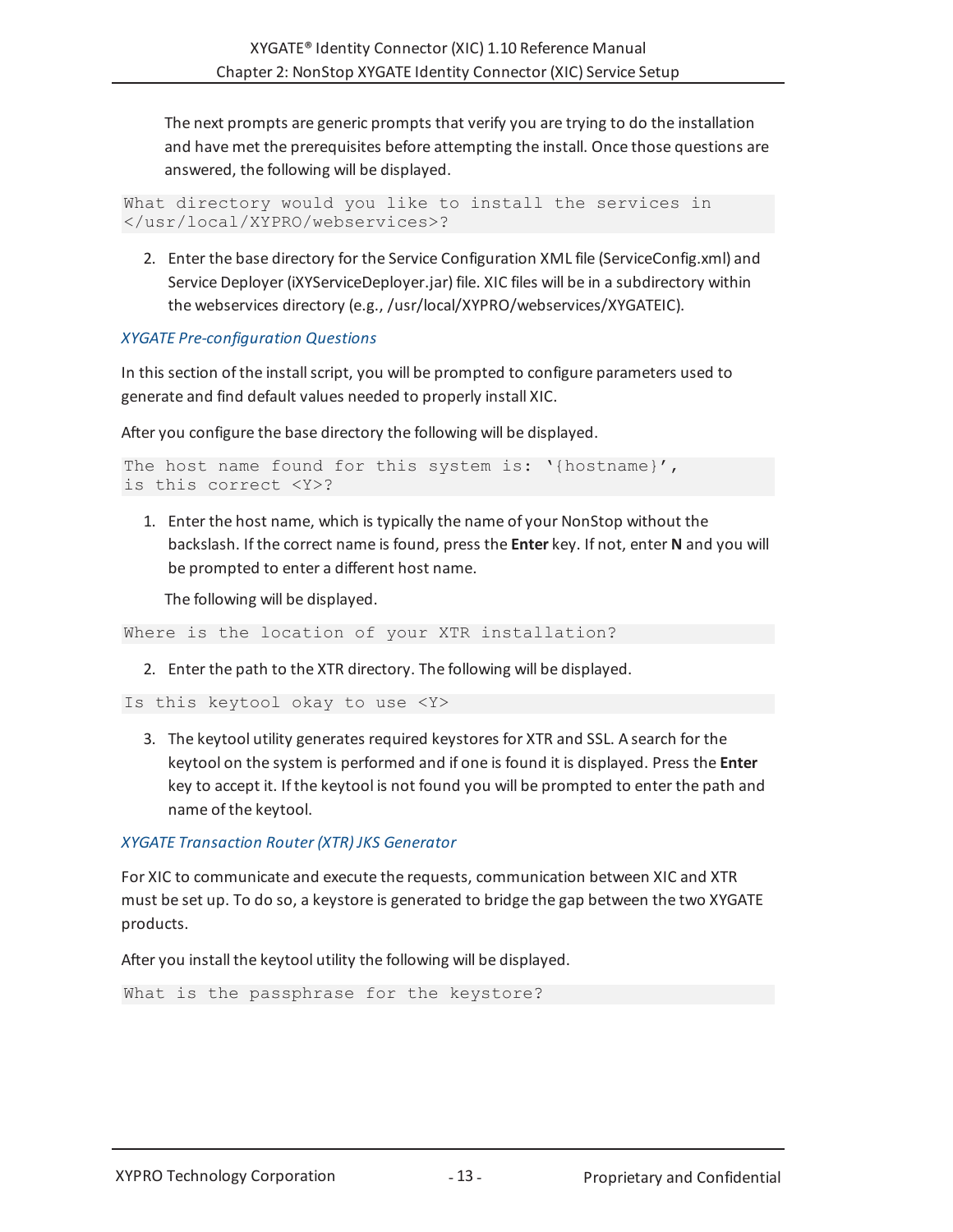After you enter the passphrase the following files will be generated.

- XIC XTR PubKey.pem
- XIC XTR PrivatePair.pem
- XIC XTR EP.ssl
- XIC XTR.jks

These files will be placed in your {\$HOME}/.ssh directory.

## *Global Properties*

Global properties are values that will be sent to allservices/instances when the Service Deployer is run. Every service/instance requires these properties.

After you enter the passphrase the following will be displayed.

```
What is the ip address or hostname the service will be
running on <{IP}>?
```
Enter the IP address or host name of the NonStop system where you are installing XIC.

## *Log Properties*

Log properties are properties that are used to configure logging for XIC. Every service/instance will receive these properties.

After entering the IP or host name of the NonStop as described above the following will be displayed.

What is the max size of each log file <10mb>?

1. Each log has a certain size it can reach before it starts a new one. Enter a number followed by one of the following suffixes: "kb", "mb", or "gb". (The default is 10 megabytes.) For example, enter **2gb** to set the maximum log size to 2 gigabytes.

The following will be displayed.

How many backups do you want to keep of each log <10>?

2. When the maximum size of a log is reached, a new log file and a backup of the previous log will be created. By default, up to 10 backups will be stored. Once this limit is reached the oldest backup will be deleted when a new log file is created. Enter the number of log files you would like backed up.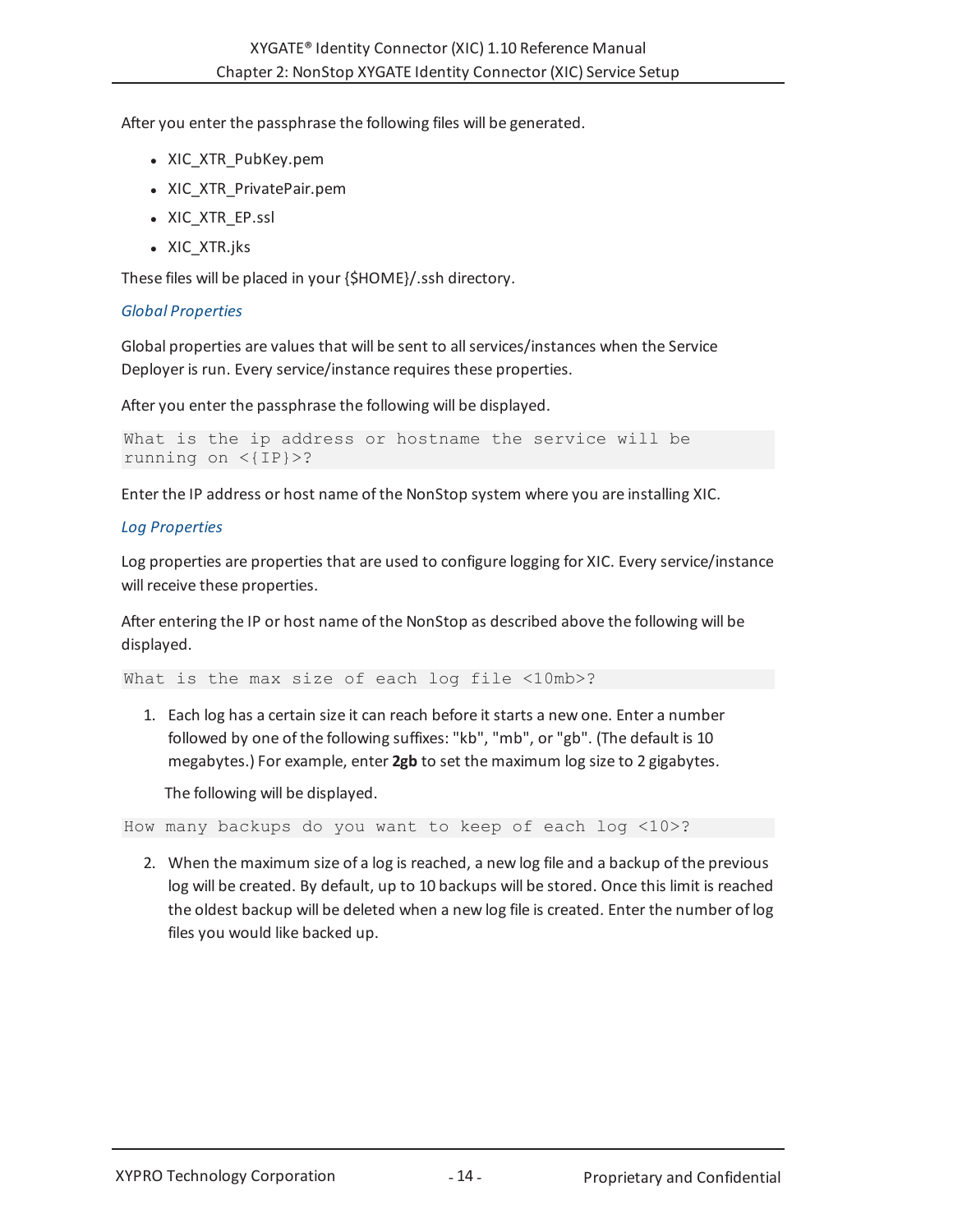## *XYGATE Services*

The current service is XIC. When additional services are available, you will select the service you want here. For now, after you configure the global properties the following will be displayed.

What service are you trying to install <XIC>?

Press the **Enter** key.

### *XYGATE-IC Version 1.10*

This section prompts you to configure specific properties needed by XIC. After you set XIC as the service to install the following will be displayed.

```
Do you want to have this service initially flagged to run
<Yes>?
```
1. Press the **Enter** key or enter **Y** (the default) to set the run property (runInstance) to true or enter **N** to set it to false. When the Service Deployer runs it willsearch each service to see if it is flagged to run. If it is set to run, the Service Deployer will go through the instances of that service and determine which to deploy based on ifrunInstance is set to true.

The following will be displayed.

```
What directory do you want to place the logs
</usr/local/XYPRO/webservices/XYGATEIC/logs>?
```
2. Enter the directory (the logPath property) where XIC will store all XIC logs. (By default, logs are stored inside the XYGATEIC folder.)

<span id="page-14-0"></span>The following will be displayed.

```
What is the name of this instance <{hostname}>?
```
3. Enter the instance ID of this XIC deployment. (The default is the host name.) You can configure multiple deployments of XIC on a single system by specifying a unique instance ID for each one. However, on NonStop servers, XYPRO recommends only one instance.

The following will be displayed.

For {instance name}, do you want to flag it to run <Yes>?

4. Press the **Enter** key or enter **Y** to run the current XIC instance or **N** to skip the current instance. (This sets the run property runInstance.) If the run property is flagged, all instances within XIC that have runInstance set to true (Yes) will be deployed.

The following will be displayed.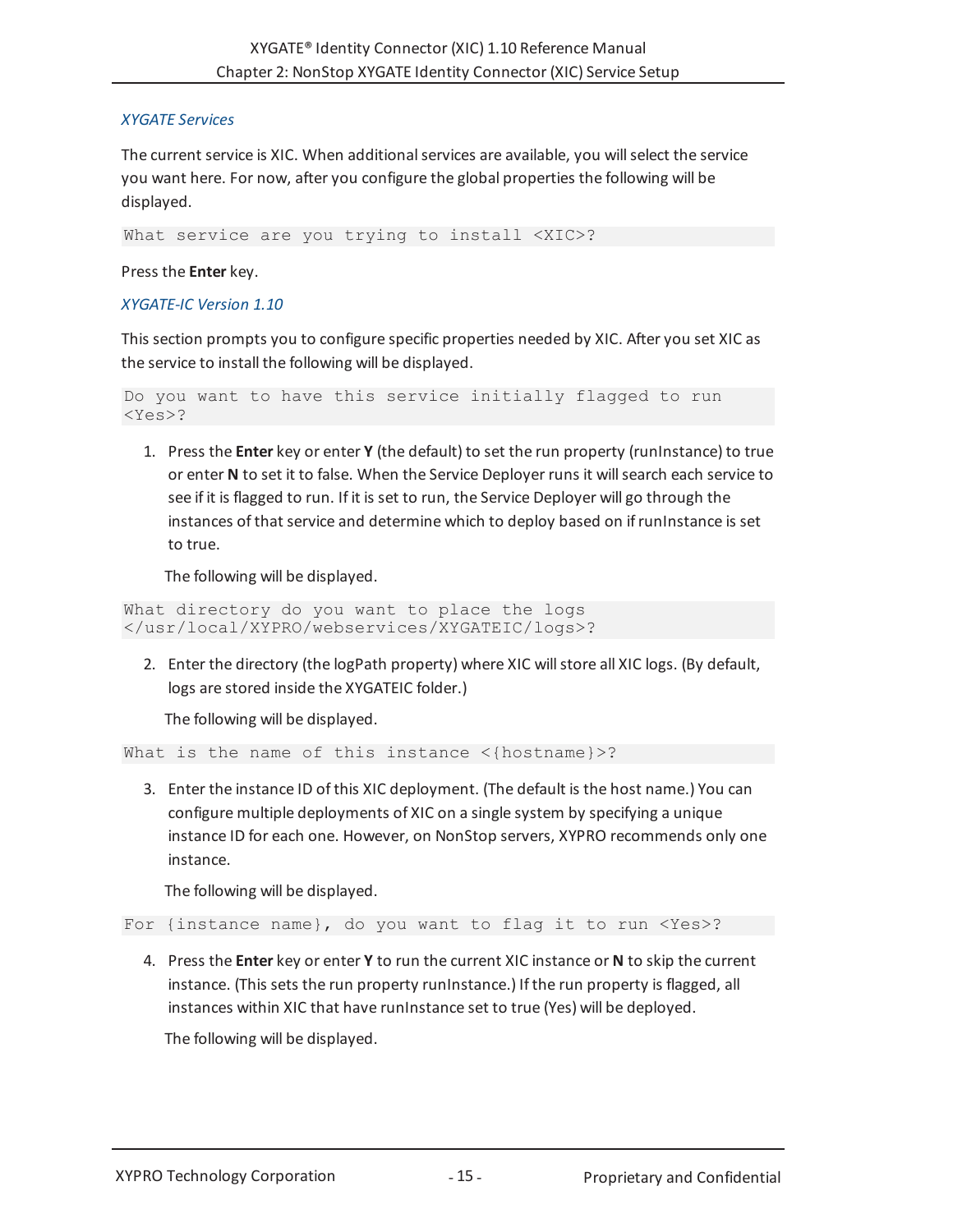For {instance name}, what is the port number that this instance will be listening on?

5. Enter the port number (servicePort property) that will be used by SailPoint IdentityIQ to communicate with XIC.

The following will be displayed.

```
For {instance name}, what is the IP address or hostname that
XTR will be connecting to <{XTR IP}>?
```
6. Enter the IP address or host name of the NonStop where XTR is located. (This sets the xtrIP property.) Normally, the default value will be populated with the value that can be found in your XTR directory.

The following will be displayed.

```
For {instance name}, what is the port number that XTR will be
listening on <{port}>?
```
7. Enter the port that the XTR Listner process uses. (This sets the xtrPort property.) Normally, the default value will be populated with the value that can be found in your XTR directory

The following will be displayed.

Do you want to add another instance <N>?

Press the **Enter** key or enter **N** (recommended) to proceed to the ["Generating](#page-15-0) the HTTPS [Certificate"](#page-15-0) below or enter **Y** to go back to Step 3 on the [previous](#page-14-0) page and configure another instance on this system. XYPRO recommends only a single instance for NonStop systems.

All files generated during this section are placed under your {\$HOME}/.ssh directory. Each file name begins with an "XIC\_Sailpoint" prefix.

### <span id="page-15-0"></span>*Generating the HTTPS Certificate*

This section generates the keystore and certificate that is needed to provide HTTPS communication between XIC and SailPoint IdentityIQ.

**Note:** The default values for the subject information are copied from XTR's SSL certificate (if it was found).

```
What is the Common Name (CN) <{XTR-SSL CN}>?
What is the Organizational Unit (OU) <XTR-SSL OU>?
What is the Organization (O) <XTR-SSL O>?
What is the Locality (L) <XTR-SSL L>?
What is the State (S) <XTR-SSL S>?
What is the Country Name (C) < XTR-SSL C>?
Enter in a passphrase (minimum of 6 characters):
```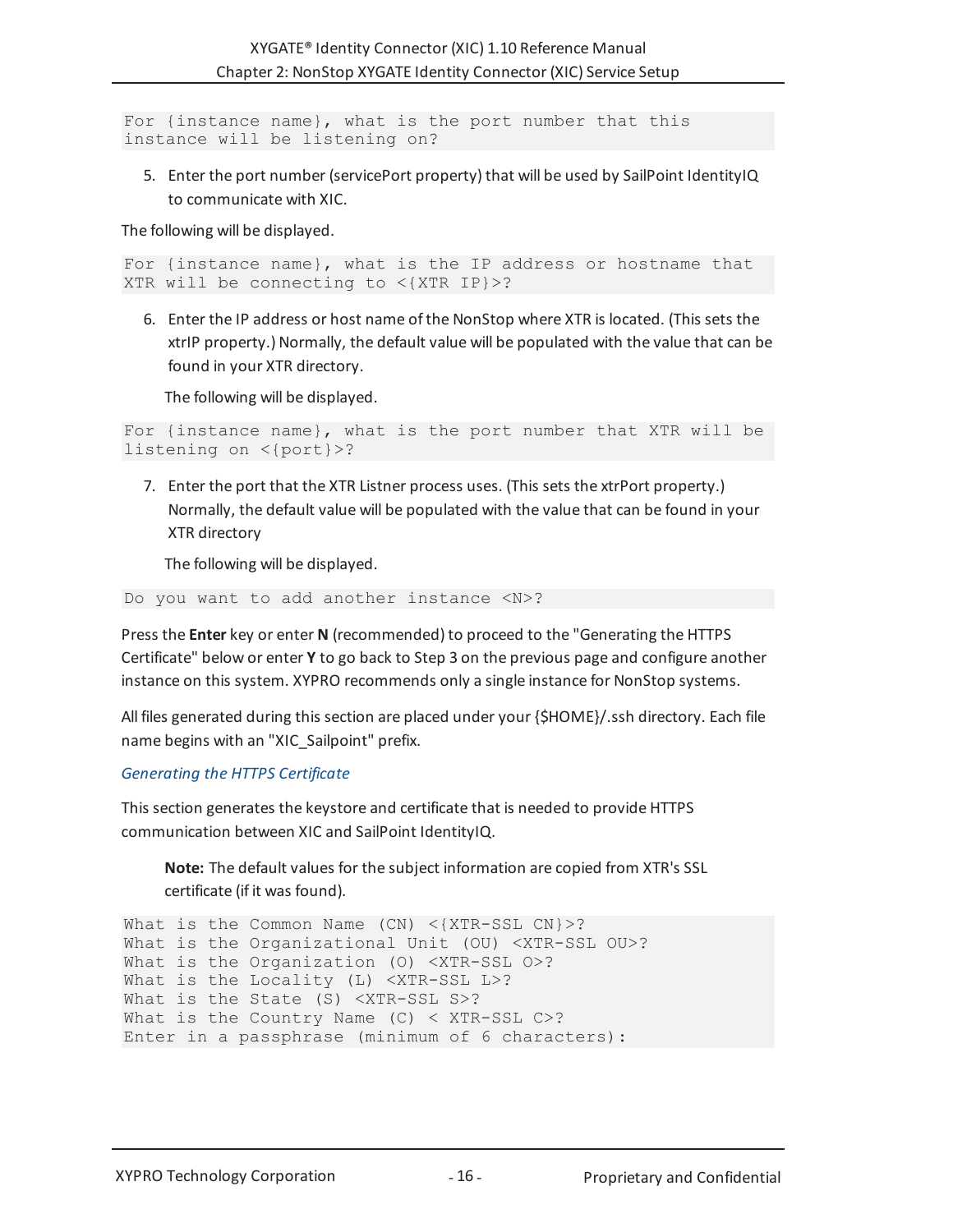XIC uses this passphrase to validate a requestor's SSL certificate. Once it is entered, the keystore and certificate are generated. The passphrase is then encrypted using RSA.

# *Completing the Install*

After you have configured the HTTPS certificate you will be asked if you want to configure another service. Enter **N** since there are currently no other services. The installation will be complete.

Next, a "How to Run" prompt will be displayed that provides instructions on where and how to deploy the service.

## <span id="page-16-0"></span>Uninstalling XIC

Follow the steps below to uninstall XIC using the uninstall.sh script file.

**Note:** Please verify that all services have been stopped before uninstalling XIC. See ["Stopping](#page-22-0) the Service" on page 23 for more information.

- 1. Navigate to the /dst folder, which contains all XIC's install files.
- 2. Enter the following command to run the uninstall script file.

./uninstall.sh | tee -a uninstallLog.log

As the uninstall script runs it will attempt to read the attributeLog.log file, which was generated during installation and contains the target directories. The uninstallscrip uses this file to determine the following.

- The XIC base directory
- XIC-related files from the user's / ssh directory

If this file exists and has not been tampered with the script willset this data as the default input. Simply press **Enter** to delete these items when prompted. Otherwise, you will be prompted to provide the items listed above.

Next, the uninstallscript will prompt you to delete other items. Delete these items as necessary.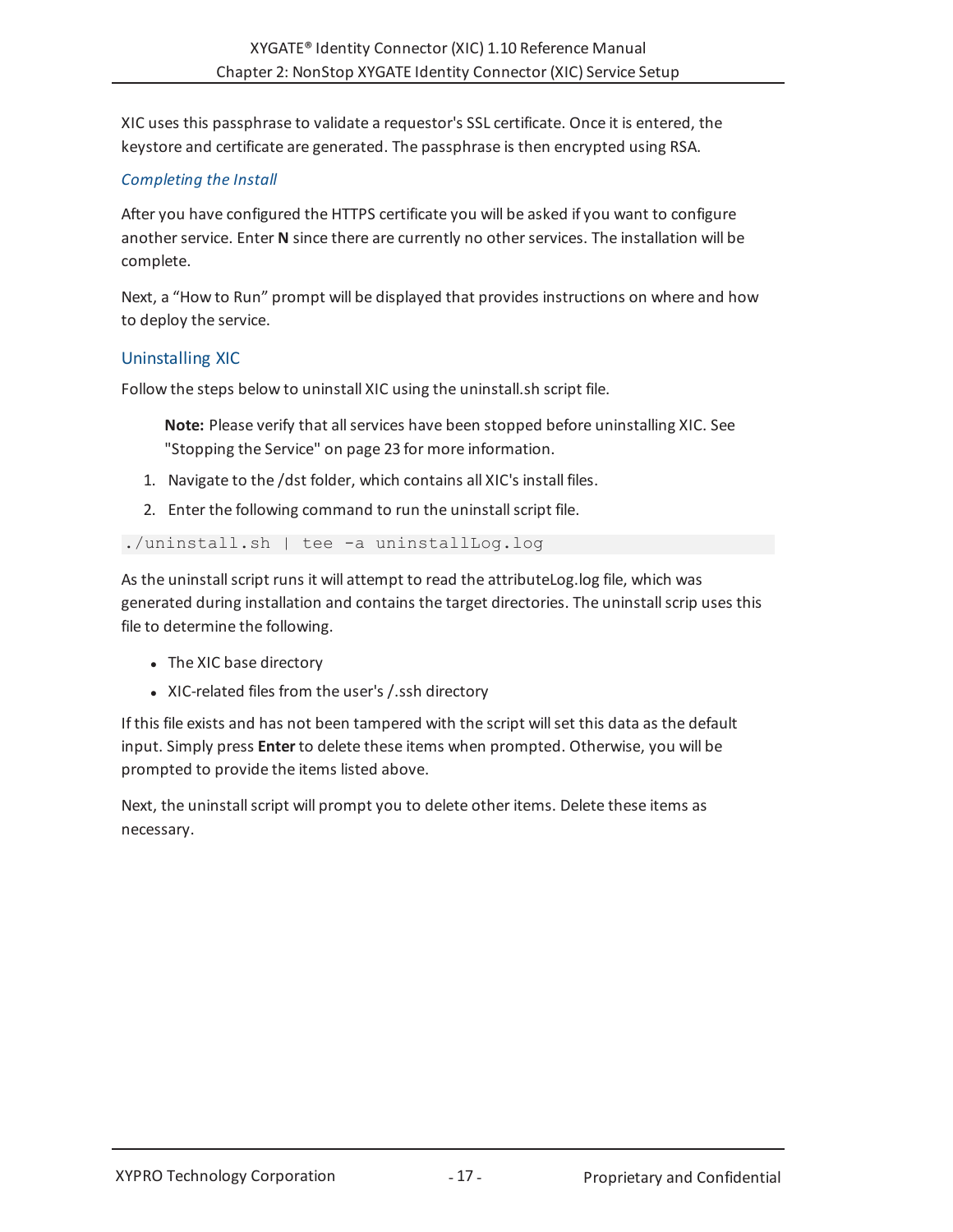# <span id="page-17-0"></span>HTTPS Access

To add HTTPS access, the certificate for XIC must be added to the Java environment that SailPoint IdentityIQ is installed on. This certificate, XIC\_SailPoint\_Cert.cer, was generated during installation and is in your {\$HOME}/.ssh directory as shown below.

XIC\_SailPoint\_Cert.cer

Follow these steps to add HTTPS access for SailPoint IdentityIQ.

- 1. FTP the certificate in binary mode from the NonStop onto the system that will be used to access SailPoint IdentityIQ.
- 2. Open a Command prompt with administrator privileges and navigate to the /<java path>/lib/security folder and verify that a cacerts file, which is a collection of Certificate Authority (CA) certificates, exists.
- 3. You must add the certificate as a trusted certificate by entering the following command:

```
keytool -import -alias <alias> -file <filePath>/
XIC SailPoint Cert.cer -keystore cacerts -storepass
<password>
```
Note: The Storepass password is typically "changeit".

- 4. When prompted to trust the certificated, enter **Yes**.
- 5. Reopen SailPoint IdentityIQ. HTTPS should now be enabled.

# <span id="page-17-1"></span>Configuring the Service XML File

The Service Configuration XML file (ServiceConfig.XML) is used during deployment and is critical to ensuring that the services are configured properly. The file contains three main sections: Globals, Logs, and Services. The following shows an example Service Configuration XML file.

**Note:** Each NonStop system that deploys a service will need its own copy of the Service Configuration XML file.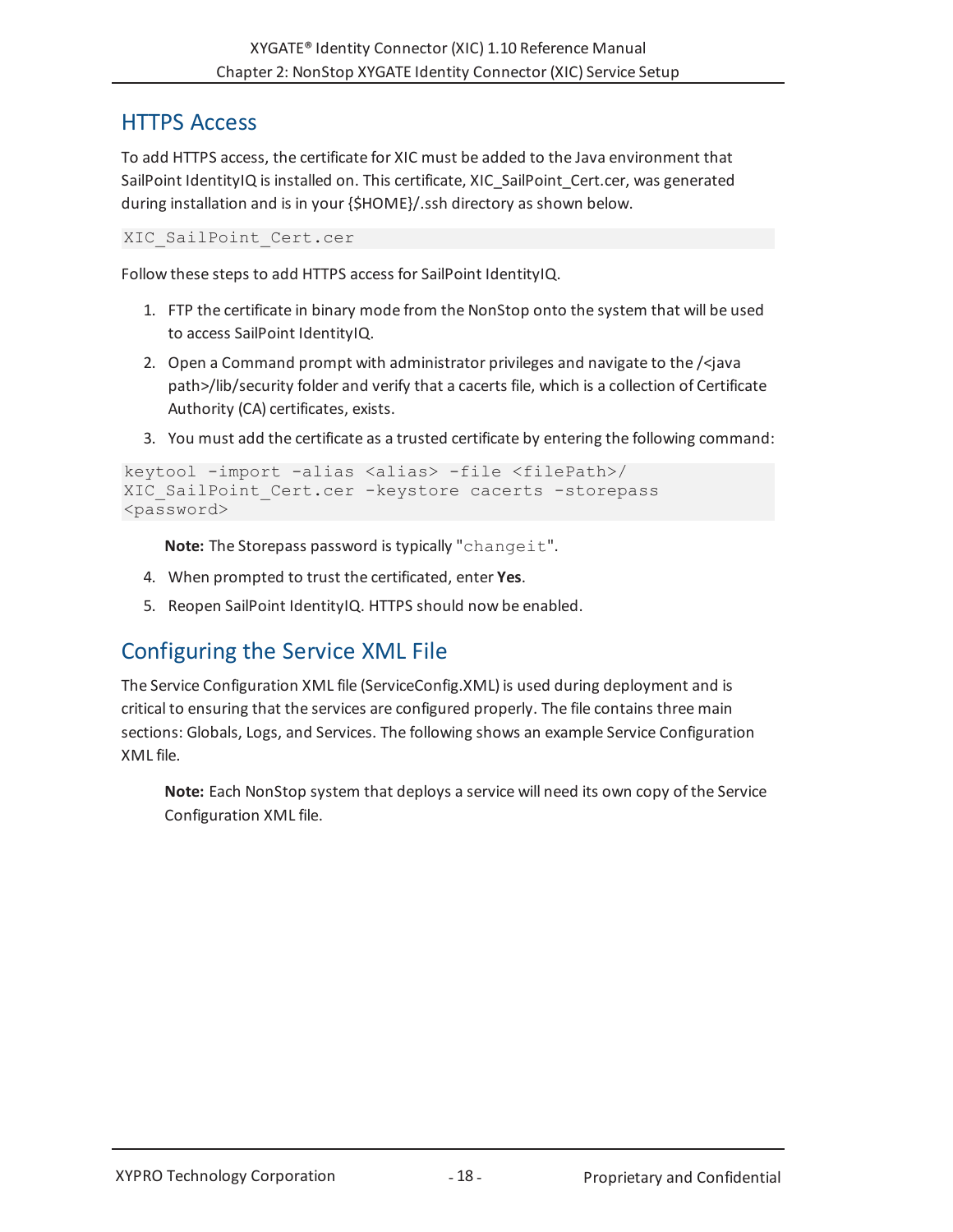| $\mathbf{1}$         | $\langle ?xm1$ version="1.0"?>                                                  |
|----------------------|---------------------------------------------------------------------------------|
| $\overline{2}$       |                                                                                 |
| 3                    | Master Deployment XML for deploving XYGATE Web Services                         |
| 4                    |                                                                                 |
| 5                    | F <services></services>                                                         |
| 6                    |                                                                                 |
| $7\phantom{.0}$<br>8 | $\langle 1-$ ********************** Global Notes ********************* -->      |
| 9                    | ServiceIP: The IP the service will run off of                                   |
| 10                   |                                                                                 |
| 11                   | <qlobals><br/><serviceip>127.0.0.1</serviceip></qlobals>                        |
| 12                   |                                                                                 |
| 13                   |                                                                                 |
| 14                   | $\langle 1--$ ********************** Log Notes ********************* -->        |
| 15                   | MaxSize: Size of each log file                                                  |
| 16                   | MaxBackupIndex: # of logs you want to keep                                      |
| 17                   |                                                                                 |
| 18                   | $<$ logs $>$                                                                    |
| 19                   | <logmaxsize>10mb</logmaxsize>                                                   |
| 20                   | <logmaxbackupindex>10</logmaxbackupindex>                                       |
| 21                   | $\langle /1$ ogs $>$                                                            |
| 2.2.                 |                                                                                 |
| 23                   | *********************** Service Notes **********************                    |
| 24                   | Service id: The name of the service                                             |
| 25                   | Instance id: The name of the instance for a given service                       |
| 26                   | Run: Flag (True/False) if any instances should be run                           |
| 27                   | logPath: Generates a log folder in this path and all logs will get placed there |
| 28                   | runInstance: Flag (True/False) whether or not to run this instance              |
| 29                   | Service Port: Port # of the instance the service will run on                    |
| 30                   |                                                                                 |
| 31                   |                                                                                 |
| 32                   | ************** XIC Notes *************                                          |
| 33                   | $\langle$ !-- XTR IP: IP XTR uses -->                                           |
| 34                   | XTR PORT: Port XTR uses                                                         |
| 35<br>36             | XTR JKS: JKS file XTR uses                                                      |
| 37                   | <service id="XIC"></service>                                                    |
| 38                   | <run>true</run>                                                                 |
| 39                   | <logpath>C:/usr/local/XYPRO/webservices/XYGATEIC/logs</logpath>                 |
| 40 <sup>°</sup>      | <instance id="NODE1"></instance>                                                |
| 41                   | <runinstance>true</runinstance>                                                 |
| 42.                  | <serviceport>1234</serviceport>                                                 |
| 43                   | <xtrip>127.0.0.2</xtrip>                                                        |
| 44                   | <xtrport>5678</xtrport>                                                         |
| 45                   |                                                                                 |
| $\overline{A}$       |                                                                                 |

# <span id="page-18-0"></span>Globals Section

The following configuration property will be sent to all flagged services. It is required for every service.

**serviceIP**: The service IPv4 address on which the service will be running.

# <span id="page-18-1"></span>Logs Section

These following configuration properties will be used to configure your auditing and logging.

- **.** logMaxSize: The maximum size of each log before it rolls over to a new log file.
- **· logMaxBackupIndex**: The number of logs that will be rolled over before being overwritten.

### <span id="page-18-2"></span>Services Section

The Services section contains properties that allow you to dynamically add, remove, and configure services. The Services section contains three main subsections: Service, Instance, and Properties.

### <span id="page-18-3"></span>Service Subsection

The service is the unique XYGATE service. (Currently, there is only XIC.)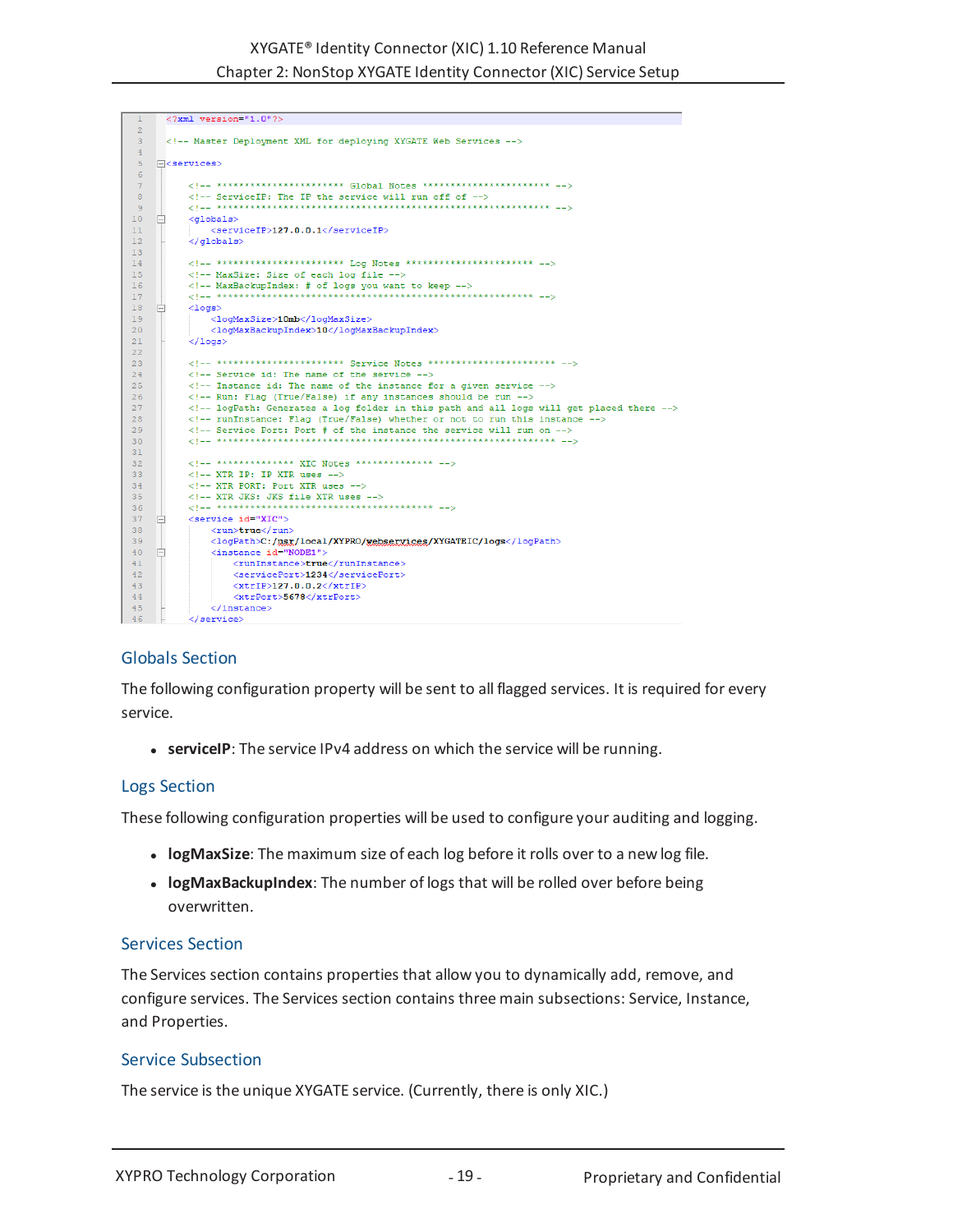# <span id="page-19-0"></span>Instance Subsection

The instance is a unique configuration for that service. XIC allows for multiple instances of a service to be deployed at any given instance if it is configured properly.

# <span id="page-19-1"></span>Properties Subsection

The properties, described below, are the values for the current service and instance.

**.** logPath: The folder path on which you would like the services to place their logs.

**Note:** If the folder path does not exist, it will be generated.

- **Service id**: The acronym for the service you are trying to deploy. (In this case, XIC.)
- **Run**: A flag that determines whether any instance(s) of the service will run.
	- If flagged as true, the Service Deployer will go through every instance configuration and deploy each instance that has runInstance flagged as true.
	- If flagged as false, the deployment will skip over all instances even if the instance itself is flagged as true or false.
- **· Instance id:** A unique identifier for that instance of the service
- <span id="page-19-3"></span>**• runInstance**: A flag as to whether this instance should be deployed.
- **servicePort**: The port you would like this instance of the service to be listening on.
- **\*** xtrIP: The IP or host name of the HPE NonStop that XTR will be using to communicate.
- **\*** xtrPort: The port on the HPE NonStop that XTR will be using to communicate.

# <span id="page-19-2"></span>Adding Multiple Instances

XIC allows for multi-node provisioning. To enable multi-node provisioning, there must be multiple instances of the service running (one for each node). The following shows an example section of the Service Configuration XML file that configures multiple instances.



You can add multiple instances during installation with the Service Deployer or after installation. See the subsections below for more information.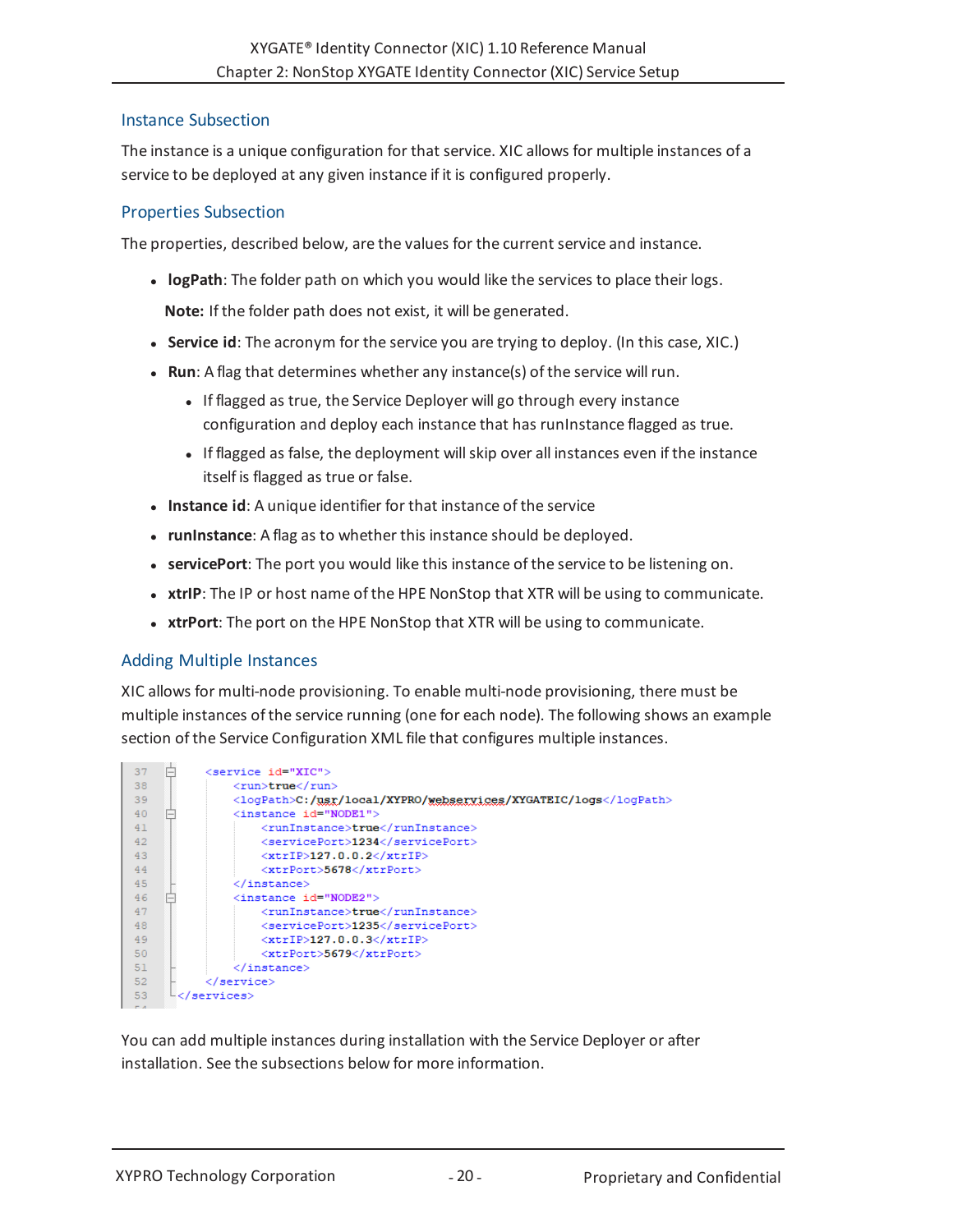# *Adding Multiple Instances with the Service Deployer*

The Service Deployer lets you dynamically add and remove instances. To add another instance, simply create a second Instance section and configure the properties accordingly with the other node. When the Service Deployer is rerun, it will now deploy (if flagged) any new instances.

# *Adding Multiple Instances After Installation*

You can add multiples instances without the need to run the installer again by editing the Service Configuration XML file with a text editor. To add a new instance, create a new section for it in the Services section and configure the runInstance, servicePort, xtrIP, xtrPort, and xtrJKS properties for it. The following shows an example of a new "NODE3" that has been added to the Service Configuration XML file shown on the [previous](#page-19-3) page.



# <span id="page-20-0"></span>Removing Instances

To delete an instance, open the Service Configuration XML file and simply remove it from the file.

# <span id="page-20-1"></span>NonStop Deployment

Refer to the sections below to deploy XIC on a NonStop server.

# <span id="page-20-2"></span>Startup Script Overview

The startup.sh startup script file runs the Service Deployer. In addition to performing deployment functions, the Service Deployer also checks to validate that the port configured for the instance is not in use before it deploys it. All information about the deployment is logged in files named in the following format.

```
deployment_{yyyymmdd}-{hhmm}.log
```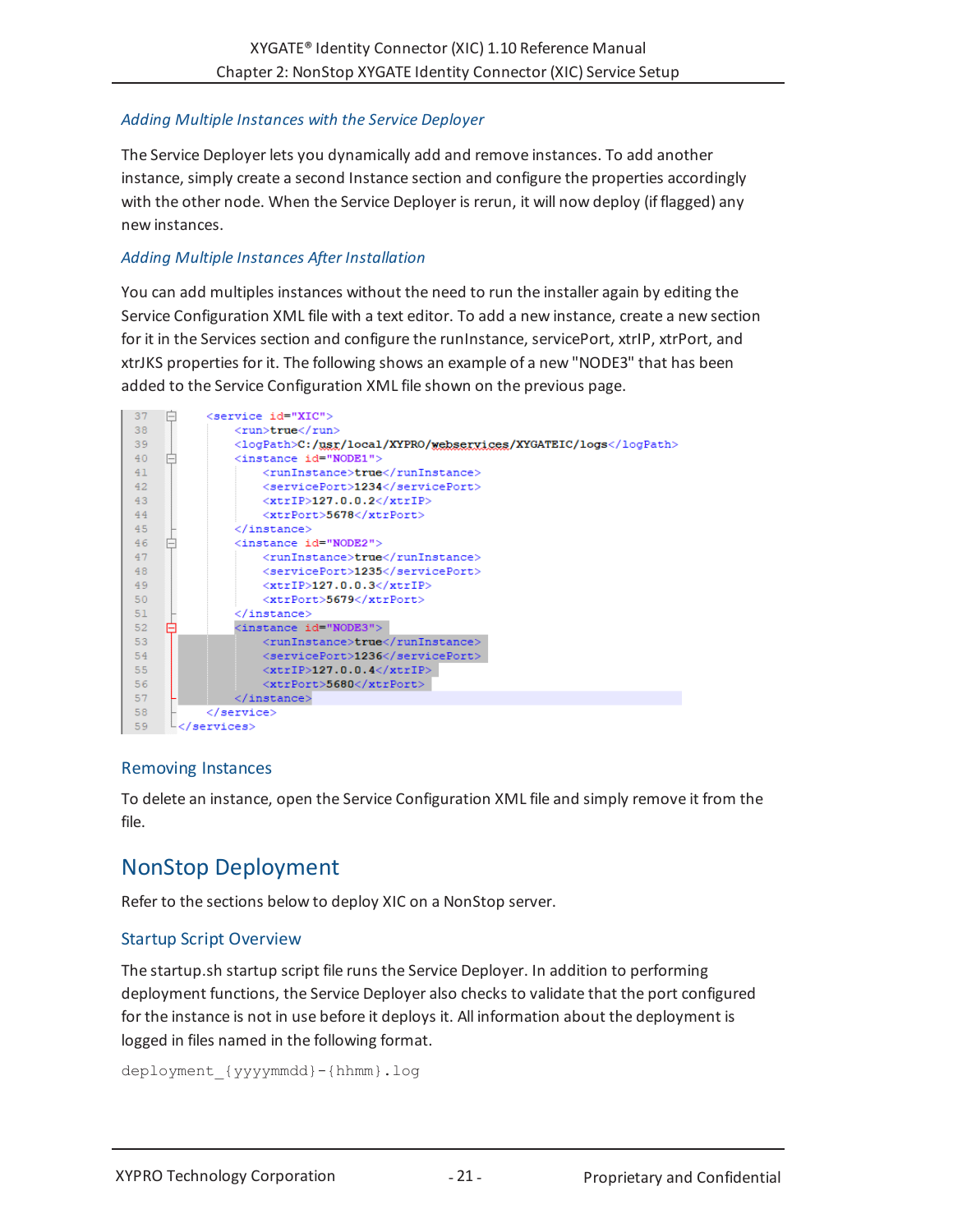# <span id="page-21-0"></span>License Checking

XIC performs a license check once it is deployed (not before deployment). When XIC validates/checks a license, that information is stored in the XIC logs. Licensing information (e.g., whether the license was valid, how many days remain, etc.) can be found in the logs.

If you want to check if a license is valid without running XIC, perform the steps below.

- 1. Navigate to the /XYGATEIC directory.
- 2. Enter the following command.

# ./xylicchk.sh

- 3. The xylicchk.sh script will run and then prompt you for the name of the license file. Please note this file needs to be in the same directory as the script file.
- 4. When prompted for the product number, enter **83**.

XIC also performs a license check every 24 hours to verify the license is still valid. If the license expiration is 30 days or less XIC will send an EMS message.

# <span id="page-21-1"></span>Running the Service

Allservices are required to be run through the Service Deployer (iXYServiceDeployer.jar). Make sure the Service Configuration XML file (ServiceConfig.XML) is configured properly with the correct instance(s) flagged to run.

**Important:** The service cannot be run unless a valid license file (p83f001) is in the /XYGATEIC directory.

Once complete, within OSS navigate to the directory containing all the files and enter the following command:

./startup.sh

The Service Deployer will read your Service Configuration XML file and deploy each instance that is flagged to run. The service and its instance(s) will now be up and running. Each service instance that was successfully deployed will be added to the file XYProcess, which contains a list of all XYGATE services that are currently running.

# <span id="page-21-2"></span>Displaying Service Information

As the service deploys, all instances willshow up as "java" if you enter **ps** at the prompt. To avoid confusion, XYPRO recommends opening the logs to find the service information once the service has been deployed. Another way of checking the service process ID is to enter the following command:

ps -f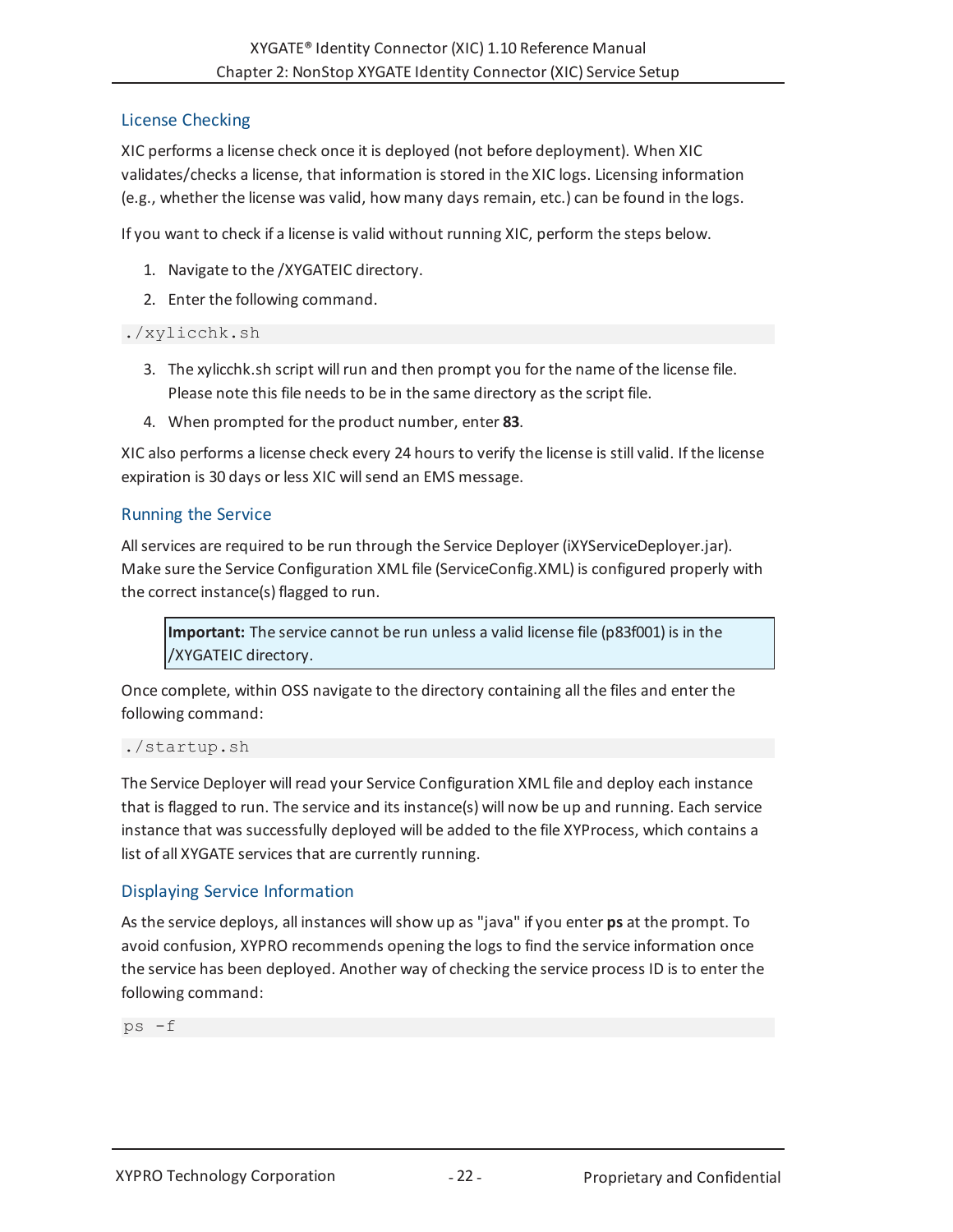This command will provide you with all processes running under its name, along with the parameters sent for that process.

In addition, you can check the Service Log by following the steps below.

- 1. Navigate to the log directory within OSS (</usr/local/XYPRO/webservices/XYGATEIC/logs>).
- 2. Enter the following command.

```
cat XIC <instance> http.log
```
Each service has an XIC <instance> http.log file that on startup logs the Process ID. To display the log information for an instance named "NODE1" you would enter the following.

```
cat XIC_NODE1_http.log
```
This will populate the screen with the log information. Scroll down until you find the startup as shown in the example below.

```
2018-01-19 05:13:07 INFO - XYGATE-IC license is valid.
2018-01-19 05:13:07 INFO - /users/user1/XYGATEIC/p83f001
expires in 29931 Days.
2018-01-19 05:13:07 INFO - Starting up Service: XIC NODE1
2018-01-19 05:13:07 INFO - Process ID: 1577058455
2018-01-19 05:13:07 INFO - Port: 1234
```
# <span id="page-22-0"></span>Stopping the Service

XIC includes a script file, /shutdown.sh, that stops services on the host. Follow the steps below to run this script file.

- 1. Navigate to the /dst folder, which contains all XIC's install files.
- 2. Enter the following command to run the /shutdown.sh script file.

```
/shutdown.sh
```
A list of currently-running XYGATE services and a prompt for what service to stop will be displayed.

- 3. Perform one of the following.
- To stop a single service, enter its number.
- To stop multiple services, enter their numbers separated by spaces.
- <sup>l</sup> To stop allservices, enter an asterisk (**\***).

If you stop all services then the XYProcess file will be deleted. Otherwise, shutdown.sh will update the XYProcess so that it has the most up-to-date information on running services.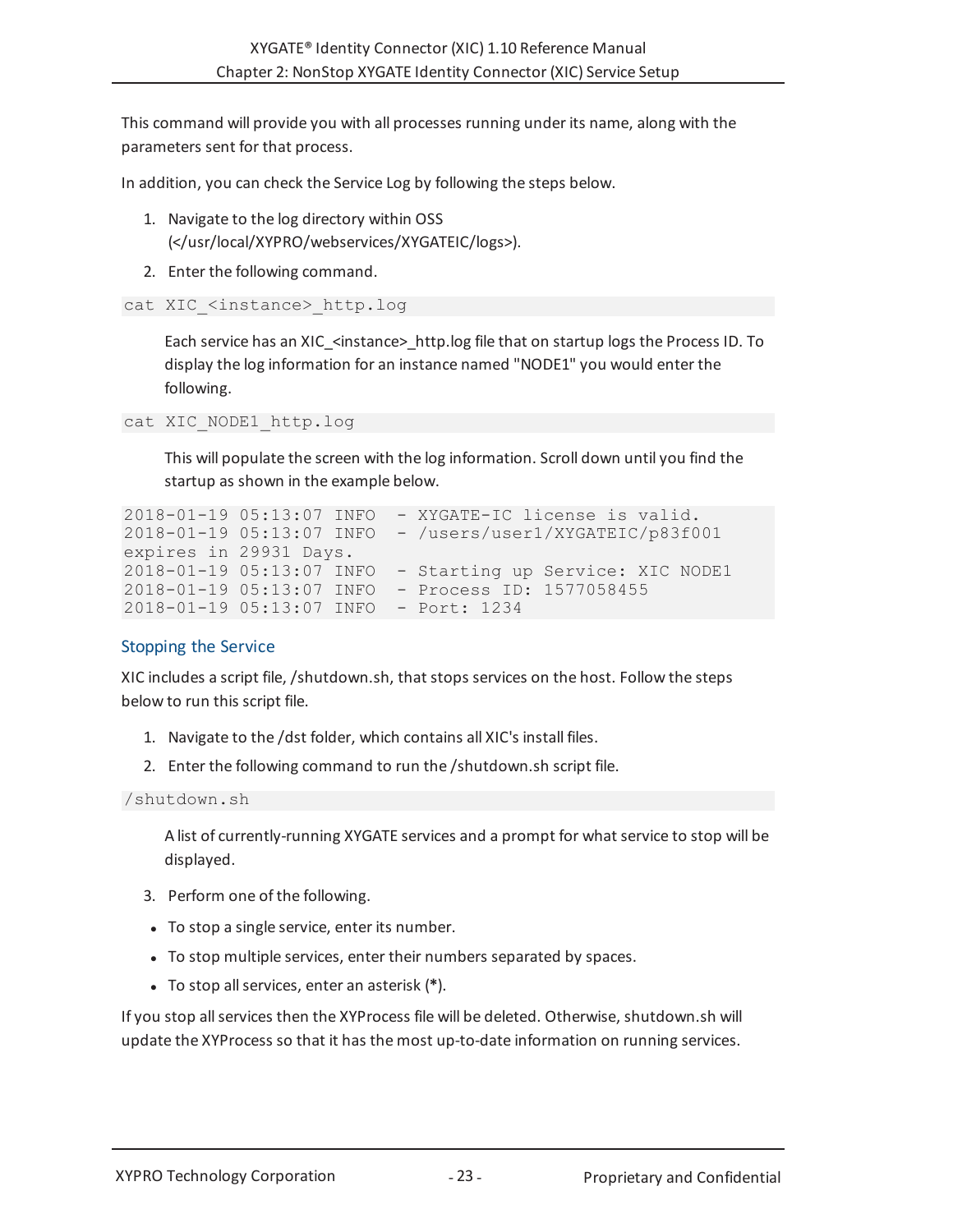# <span id="page-23-0"></span>Chapter 3: SailPoint IdentityIQ Environment Setup

This chapter describes the methods of setting up the SailPoint IdentityIQ environment for the XYGATE Identity Connector (XIC) service.

**Important:** This chapter is not intended as a guide to SailPoint IdentityIQ. Please refer to SailPoint's latest documentation for features unrelated to creating an environment for the XIC service.

# <span id="page-23-1"></span>SailPoint IdentityIQ Documentation

SailPoint documents should be located underneath the deployed web application container under **Docs**. In addition, you can access SailPoint documents on SailPoint's Compass Portal [\(https://community.sailpoint.com/welcome\)](https://community.sailpoint.com/welcome) in the documents section for the relevant release version of IdentityIQ.

**Note:** Please ensure that the SailPoint IdentityIQ documentation version matches your IdentityIQ version.

# <span id="page-23-2"></span>SailPoint IdentityIQ Administration Guide

Use the *SailPoint IdentityIQ Administration Guide* as your principal guide for IdentityIQ setup. This guide covers the following topics.

- $\bullet$  Setting up IdentityIQ applications
- Setting up IdentityIQ tasks
- Provisioning users with IdentityIQ
- Enabling access to the user-configured NonStop application
- How to correlate HPE NonStop account attributes to IdentityIQ application attributes on the Correlation tab
- Managing accounts

# <span id="page-23-3"></span>SailPoint Direct Connectors Admin and Config Guide

For specifics about the SCIM 2.0 connector, please refer to the *SailPoint Direct Connectors Admin and Config Guide*.

# <span id="page-23-4"></span>SailPoint IdentityIQ User's Guide

To access the *SailPoint IdentityIQ User's Guide*, click the dropdown next to your login name and select **Help** as shown below.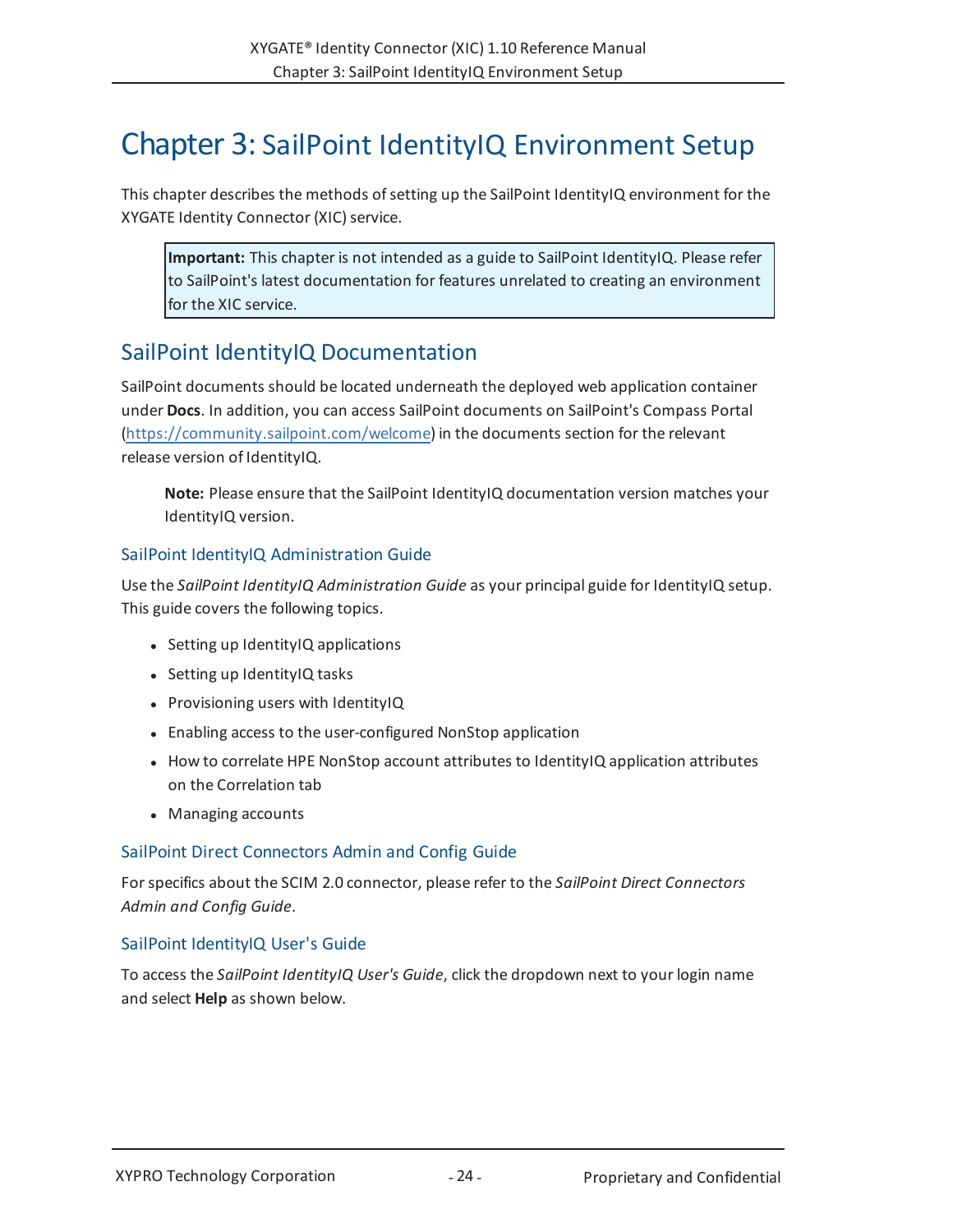

# <span id="page-24-0"></span>Before You Begin

Ensure that you have the following ready before you begin the installation procedures:

- An administrator account for an IdentityIQ instance, version 7.1 or higher
- You have successfully setup the XIC service (see "NonStop XYGATE Identity [Connector](#page-9-0) (XIC) Service Setup" on [page 10](#page-9-0) for more information)
- You have an active NonStop server user ID that has XTR privileges

# <span id="page-24-1"></span>SailPoint IdentityIQ Login

Follow the steps below to log into SailPoint IdentityIQ.

1. Open SailPoint IdentityIQ. The login path will look like the following example:

Localhost:8080/identitiq71/login.sfj

2. Once on the login screen, enter your SailPoint credentials.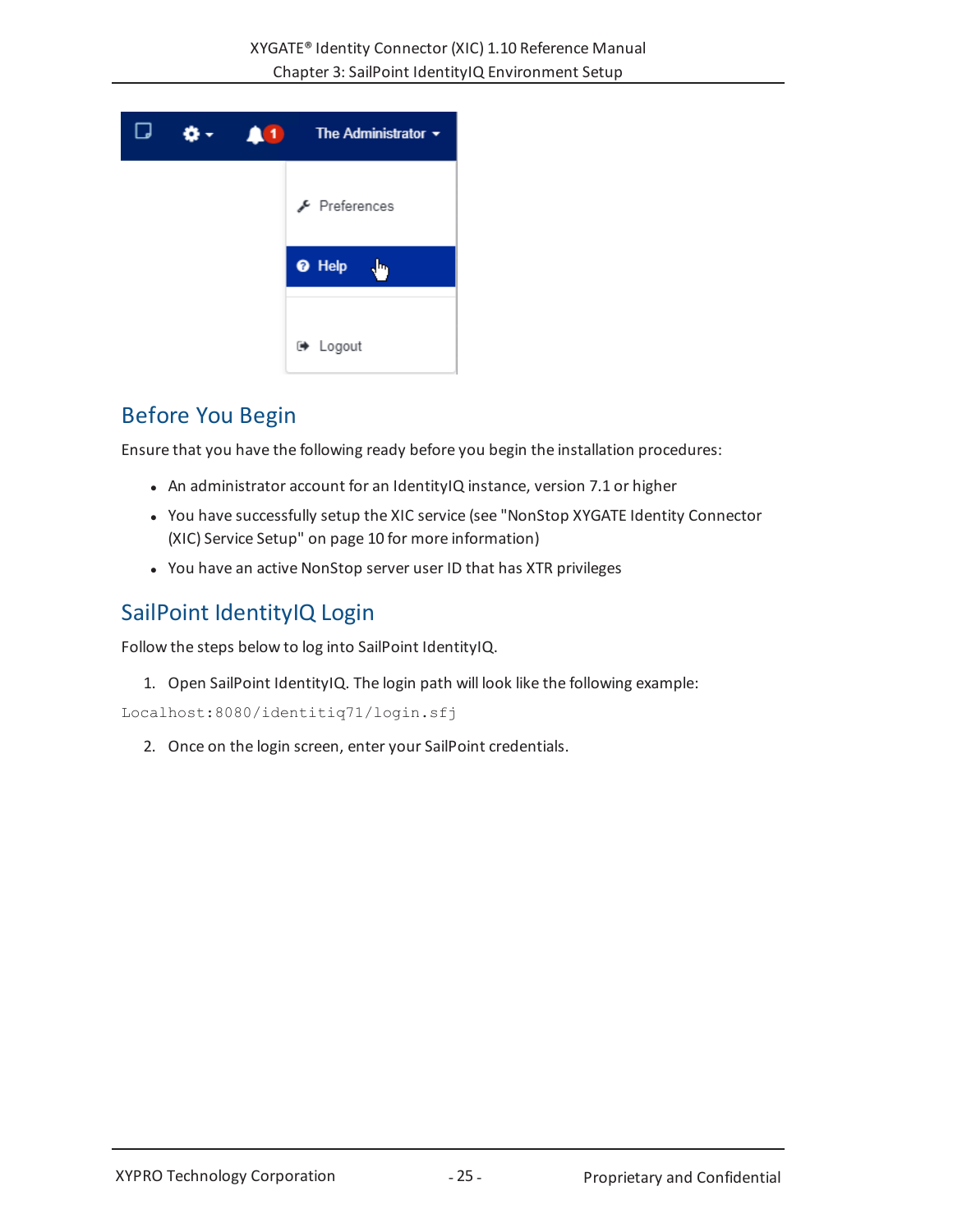|                              | Welcome                                                                     |                         |
|------------------------------|-----------------------------------------------------------------------------|-------------------------|
|                              | $\bigcirc$                                                                  |                         |
| username                     |                                                                             |                         |
|                              |                                                                             |                         |
| <b>New User Registration</b> |                                                                             | <b>Forgot Password?</b> |
|                              | Login                                                                       |                         |
|                              | Version: 7.1 © Copyright 2016 SailPoint Technologies - All rights reserved. |                         |

# <span id="page-25-0"></span>Creating a NonStop Application

SailPoint IdentityIQ needs an application to connect to the XIC service. Therefore, before you can start provisioning users, an application must first be created.

**Note:** Make sure the service has already been deployed and is running in the background during application setup.

Once logged in, select **Application Definition** from the **Applications** dropdown as shown below.

|   | dentity.inc   |                          |                                  |                                                                                    |                      |              |
|---|---------------|--------------------------|----------------------------------|------------------------------------------------------------------------------------|----------------------|--------------|
| ≡ | Home          | My Work $\sim$           | Identities $\blacktriangleright$ | Applications $\sim$                                                                | Intelligence $\star$ | Setup $\sim$ |
|   | <b>谷</b> Home |                          |                                  | Application Definition                                                             |                      |              |
|   |               | <b>Policy Violations</b> | ⋟                                | <b>Entitlement Catalog</b><br>Application Risk Model<br>Activity Target Categories |                      |              |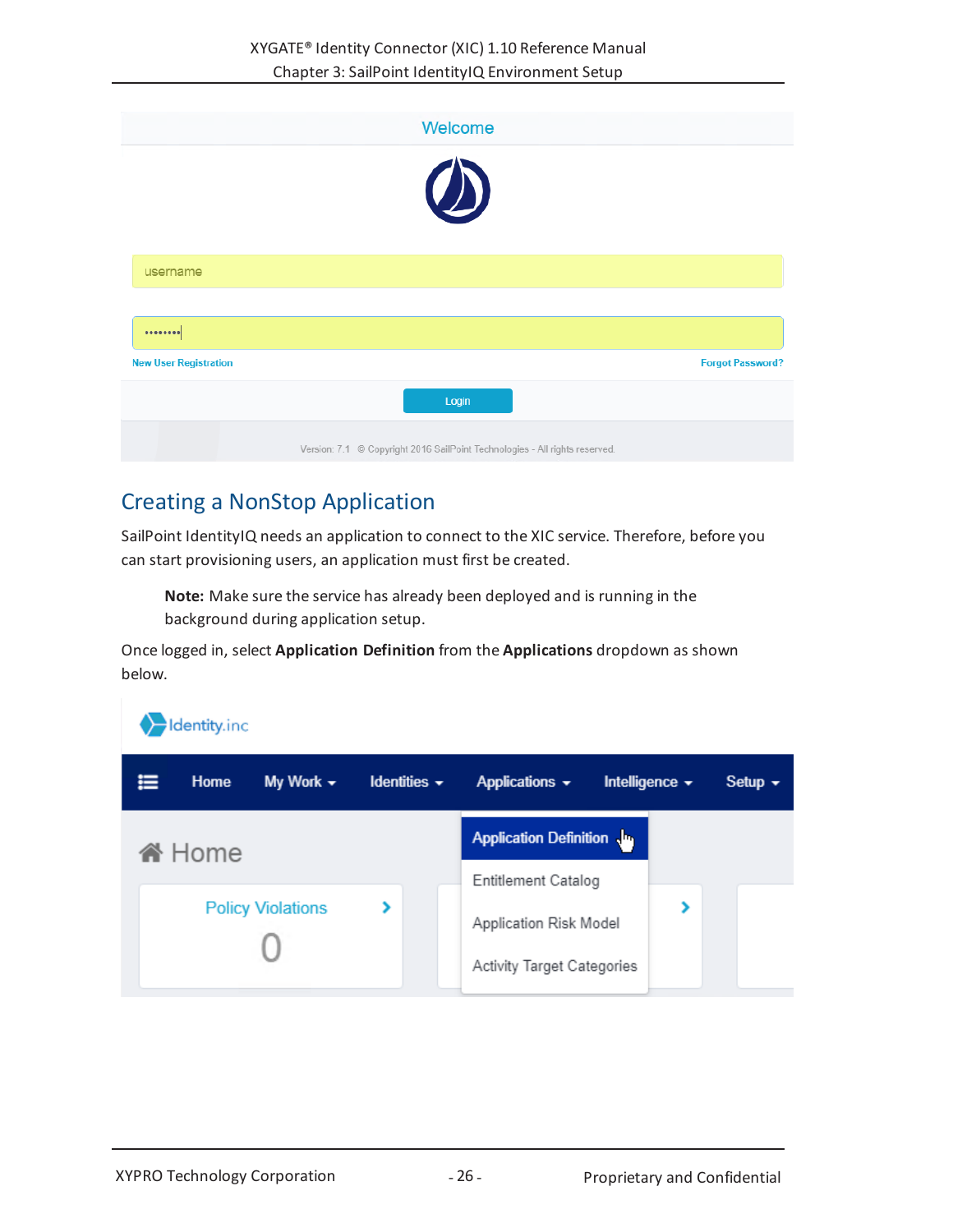The *Application Definition* page, which provides a list of all applications associated with the current account, will be displayed as shown below.

|   | Identity.inc |                               |                   |                            |                     |                        |
|---|--------------|-------------------------------|-------------------|----------------------------|---------------------|------------------------|
| ⋿ | Home         | My Work $\sim$                | Identities $\sim$ | Applications $\sim$        | Intelligence $\sim$ | Setup $\mathbf{\cdot}$ |
|   |              | <b>Application Definition</b> |                   |                            |                     |                        |
|   |              | Filter by Application Name    | Q                 | <b>Add New Application</b> |                     |                        |

Since this is the initialsetup, you need to add a new application by clicking the **Add New Application** button. This will display the *Details* tab, which is described below.

## <span id="page-26-0"></span>Details Tab

Click **Details** in the top menu bar to display the *Details* tab, which contains the high-level information about the application (e.g., the account name, what kind of application, etc.) and is shown below.

| Home               |                     | My Work $\sim$                          |    | Identities $\sim$ |   | Applications $\sim$ | Intelligence $\star$                                   |                          | Setup $\sim$                                                               |
|--------------------|---------------------|-----------------------------------------|----|-------------------|---|---------------------|--------------------------------------------------------|--------------------------|----------------------------------------------------------------------------|
|                    |                     |                                         |    |                   |   |                     | <b>Edit Application NonStop Identity Manager \Node</b> |                          |                                                                            |
| <b>Details</b>     |                     |                                         |    |                   |   |                     |                                                        |                          | Configuration Correlation Risk Activity Data Sources Rules Password Policy |
| *Name <sub>?</sub> |                     | *Indicates a required field.            |    |                   |   |                     |                                                        |                          | Revoker <sup>?</sup>                                                       |
|                    |                     | NonStop Identity Manager \Node          |    |                   |   |                     |                                                        |                          | $\checkmark$                                                               |
| *Owner ?           |                     |                                         |    |                   |   |                     |                                                        |                          | Proxy Application ?                                                        |
|                    | The Administrator   |                                         |    |                   | ❤ |                     |                                                        |                          | ❤                                                                          |
|                    | *Application Type ? |                                         |    |                   |   |                     |                                                        |                          | Profile Class ?                                                            |
| SCIM 2.0           |                     |                                         |    | ▼                 |   |                     |                                                        |                          |                                                                            |
|                    | Description ?       |                                         |    |                   |   |                     |                                                        |                          |                                                                            |
| $\mathbf{B}$       | $\cal I$            | ∐                                       | 非語 | 旧                 |   |                     | <b>English (United States)</b>                         | $\overline{\phantom{a}}$ | Scope ?                                                                    |
|                    |                     |                                         |    |                   |   |                     |                                                        |                          | $\checkmark$                                                               |
|                    |                     |                                         |    |                   |   |                     |                                                        |                          | Authoritative Application ?                                                |
|                    |                     |                                         |    |                   |   |                     |                                                        |                          | $\Box$ Case Insensitive $\Box$                                             |
|                    |                     |                                         |    |                   |   |                     |                                                        |                          | Native Change Detection ?                                                  |
|                    |                     |                                         |    |                   |   |                     |                                                        |                          |                                                                            |
|                    |                     | 7 of 1024 characters (including markup) |    |                   |   |                     |                                                        |                          |                                                                            |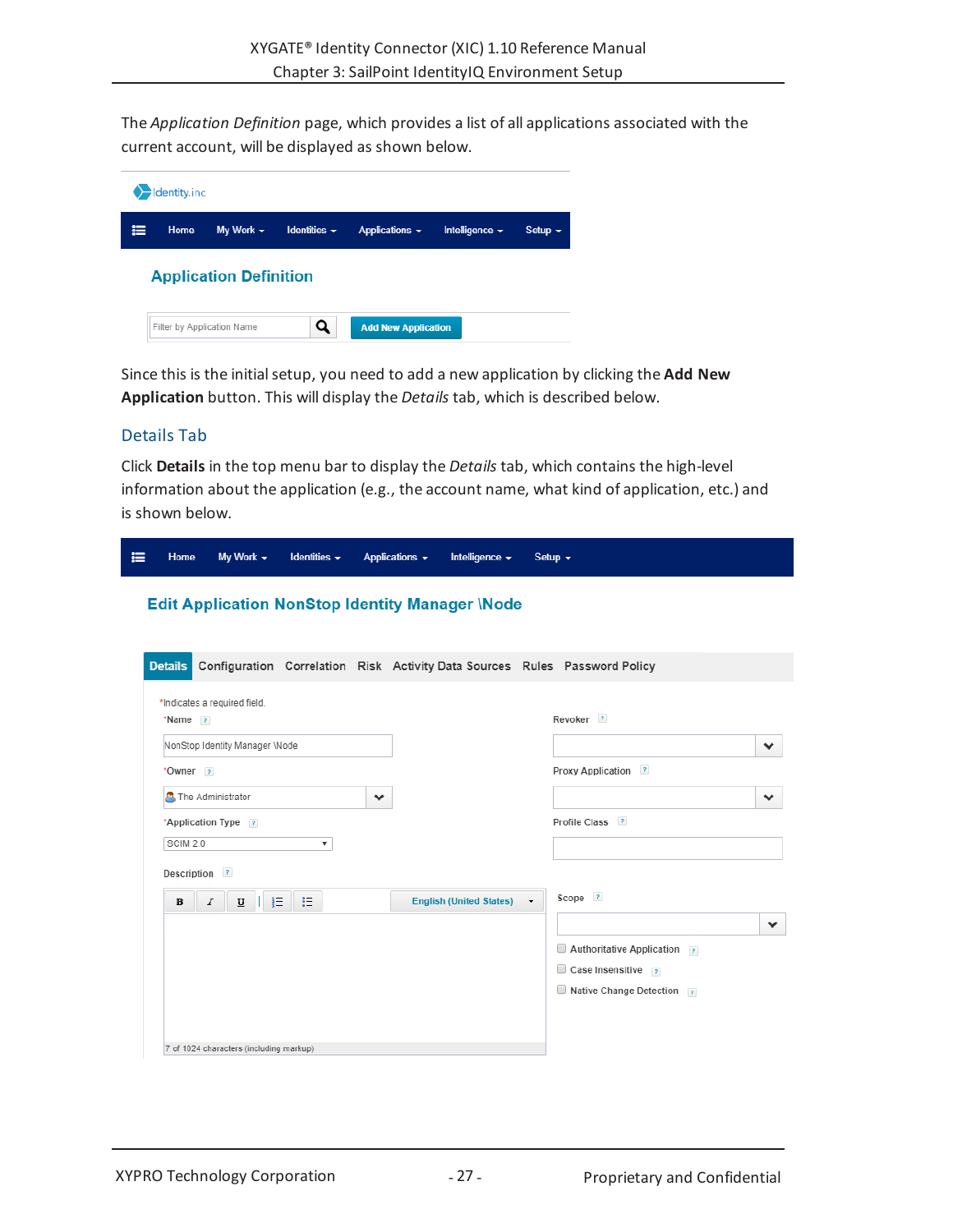For this tab, the only initialsetup that is required is to configure the following.

- **Name:** What the application will be referenced as throughout SailPoint IdentityIQ. XYPRO recommends that the name is related to NonStop and which node (e.g., NODE1).
- **.** Owner: This is the designated owner of the application.
- <sup>l</sup> **Application Type**: This drives SailPoint IdentityIQ's configuration for the application.
- <sup>l</sup> **Required**: From this dropdown select **SCIM 2.0**.

**Note:** For a complete description of these attributes, and where they are utilized within the SailPoint IdentityIQ platform, please see the official SailPoint documentation.

# <span id="page-27-0"></span>Configuration Tab

Click **Configuration** in the top menu bar to display the *Configuration* tab, where you will configure SailPoint IdentityIQ to provide information unique to the XIC service and its functionality. This tab also contains three sub-tabs: Settings, Schema, and Provisioning Policies. The Settings and Schema sub-tabs are described below. Please refer to the SailPoint IdentityIQ documentation for more information about the Provisioning Policies sub-tab.

### *Settings Sub-tab*

The *Settings* sub-tab, as shown below, is where you provide the base URL along with the authentication you will be using when accessing the service.

| Details |                                       |                              |                |       | <b>Configuration</b> Correlation Accounts Risk Activity Data Sources Rules Password Policy |  |
|---------|---------------------------------------|------------------------------|----------------|-------|--------------------------------------------------------------------------------------------|--|
|         | Settings Schema Provisioning Policies |                              |                |       |                                                                                            |  |
|         | <b>SCIM Settings</b>                  |                              |                |       |                                                                                            |  |
|         |                                       |                              | Base URL * ?   |       | https://127.0.0.1:1234/NonStop/v2                                                          |  |
|         |                                       | <b>Authentication Type</b>   | $\mathbf{r}$   | Basic | $\mathbf v$                                                                                |  |
|         |                                       |                              | Username $*$ ? | user1 |                                                                                            |  |
|         |                                       |                              | Password * ?   |       |                                                                                            |  |
|         |                                       | Explicit Attribute Request ? |                |       |                                                                                            |  |
|         | <b>Test Connection</b>                | Test Successful              |                |       |                                                                                            |  |
|         |                                       |                              |                |       |                                                                                            |  |

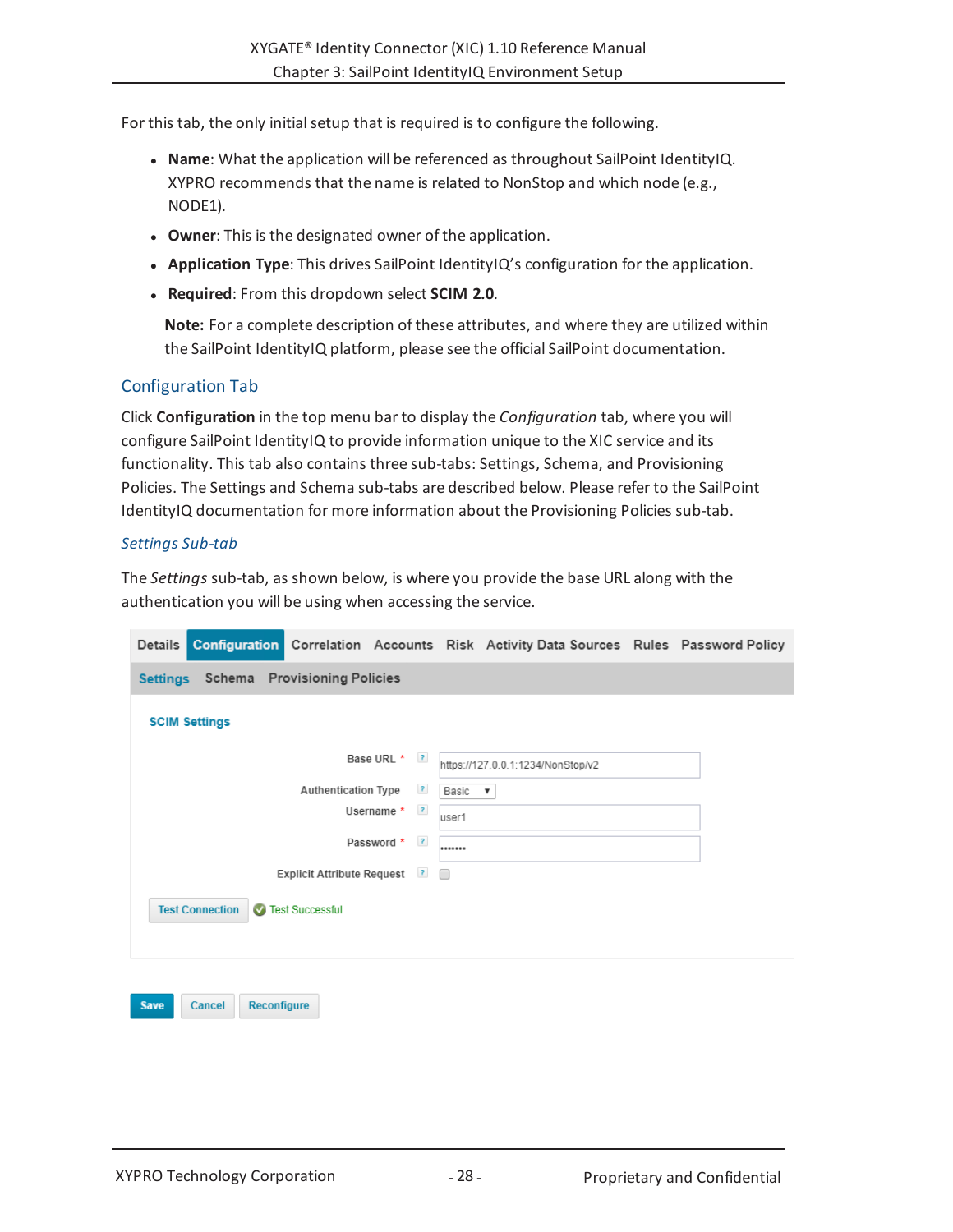The fields on this sub-tab are described below.

<sup>l</sup> **Base URL**: The base URL for the System for the Cross-domain Identity Management (SCIM) service. Enter the base URL using the format https://<IP Address of Service>:<Service Port>/NonStop/v2.

**Important:** The URL is case sensitive. For example, if the IP address is "127.0.0.1" and the port number is "1234" you must enter **https://127.0.0.1:1234/NonStop/v2**.

- <sup>l</sup> **Authentication Type**: The method of authorization into the SCIM service. Select **Basic** from the dropdown. Please note when using Basic authentication is not secure. Security will need to be an active part of the deployment (e.g., use HTTPS, secure networking, etc.).
- **Username** and **Password**: Enter the HPE NonStop credentials that have access to XTR tasks and authorization to perform user provisioning.

Once these are added, start up the service and click **Test Connection**. A notification next to the button should popup displaying either **Test Success** or **Fail**.

### *Schema Sub-tab*

The *Schema* sub-tab provides information unique to the resources and attributes the service provides and how SailPoint IdentityIQ handles those resources. (XIC only supports User accounts.) The information for this will be filled underneath the *Object Type: account* section as shown below.

| Details           |                                       |                                   |  | <b>Configuration</b> Correlation Accounts Risk Activity Data Sources Rules Password Policy |  |                      |
|-------------------|---------------------------------------|-----------------------------------|--|--------------------------------------------------------------------------------------------|--|----------------------|
|                   | Settings Schema Provisioning Policies |                                   |  |                                                                                            |  |                      |
|                   | <b>Object Type: account</b>           |                                   |  |                                                                                            |  | $\boxed{\mathbf{x}}$ |
| <b>Details</b>    |                                       |                                   |  |                                                                                            |  |                      |
|                   | Native Object Type                    |                                   |  | Display Attribute                                                                          |  |                      |
| User              |                                       |                                   |  | userName                                                                                   |  |                      |
|                   | <b>Identity Attribute</b>             |                                   |  | <b>Instance Attribute</b>                                                                  |  |                      |
| id                |                                       |                                   |  |                                                                                            |  |                      |
|                   |                                       |                                   |  | <b>Remediation Modifiable</b>                                                              |  |                      |
| <b>Attributes</b> |                                       |                                   |  | Readonly $\blacktriangledown$                                                              |  |                      |
|                   | Name Description Type Properties      |                                   |  |                                                                                            |  |                      |
|                   | <b>Add New Schema Attribute</b>       | <b>Discover Schema Attributes</b> |  | <b>Delete Schema Attribute</b>                                                             |  |                      |
| <b>Preview</b>    |                                       |                                   |  |                                                                                            |  |                      |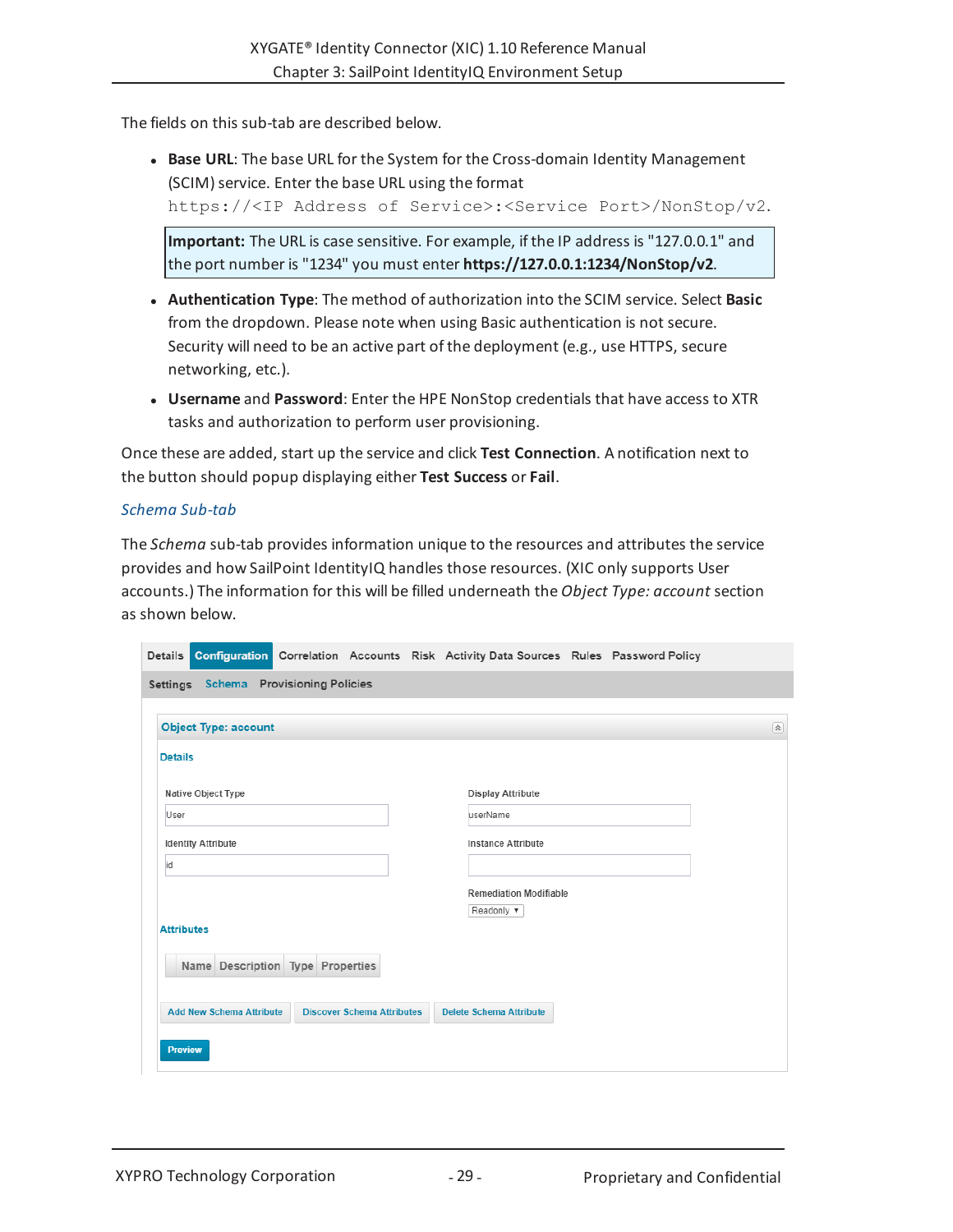Within the *Details* section, make sure the information is as follows:

**· Native Object Type**: This field defines what kind of resource/account this is on the NonStop. Enter **User** for this field.

Next, scroll down to the *Attributes* section and click the **Discover Schema Attributes** button. The following will be displayed.

#### **Edit Application NonStop Identity Manager \Node**

| Details        | <b>Configuration</b>                  | Correlation Accounts Risk Activity Data Sources Rules Password Policy |                                     |            |               |
|----------------|---------------------------------------|-----------------------------------------------------------------------|-------------------------------------|------------|---------------|
|                | Settings Schema Provisioning Policies |                                                                       |                                     |            |               |
|                | <b>Object Type: account</b>           |                                                                       |                                     |            | 図             |
| <b>Details</b> |                                       |                                                                       |                                     |            |               |
|                | Native Object Type                    | Display Attribute                                                     |                                     |            |               |
| User           |                                       | <b>USERNAME</b>                                                       |                                     |            |               |
|                | <b>Identity Attribute</b>             | Instance Attribute                                                    |                                     |            |               |
| id             |                                       |                                                                       |                                     |            |               |
|                |                                       | <b>Remediation Modifiable</b><br>Readonly $\blacktriangledown$        |                                     |            |               |
|                | <b>Attributes</b>                     |                                                                       |                                     |            |               |
|                | Name                                  | Description                                                           | Type                                | Properties |               |
| Г              | active                                | A Boolean value indicating the User's administrative stat boolean     | $\boldsymbol{\mathrm{v}}$           |            | <b>D</b> Edit |
| г              | <b>USERNAME</b>                       | A service provider's unique identifier for the user, typical          | string<br>$\mathbf{v}$              |            | <b>D</b> Edit |
|                | USER-ID                               | The user id of a user on the NonStop.                                 | string<br>$\boldsymbol{\mathrm{v}}$ |            | <b>D</b> Edit |
| C              | ALIAS                                 | The ALIAS keyword specifies user alias as the type of ol string       | $\boldsymbol{\mathrm{v}}$           |            | <b>D</b> Edit |

SailPoint IdentityIQ willsend a "GET" web request to the service and return a list of all attributes that are supported by XIC. Once returned, the fields in the table will be populated with those attributes and their descriptions. Scroll down to the bottom of the window and then click the **Save** button to save the schema.

# <span id="page-29-0"></span>Correlating NonStop User Attributes with SailPoint Attributes

On the SailPoint IdentityIQ *Correlation* tab you must correlate application-specific attributes (user attributes on the NonStop) with attributes on Sailpoint IdentityIQ. Please refer to the "Configure Applications" chapter in the *SailPoint IdentityIQ Administration Guide* for more information.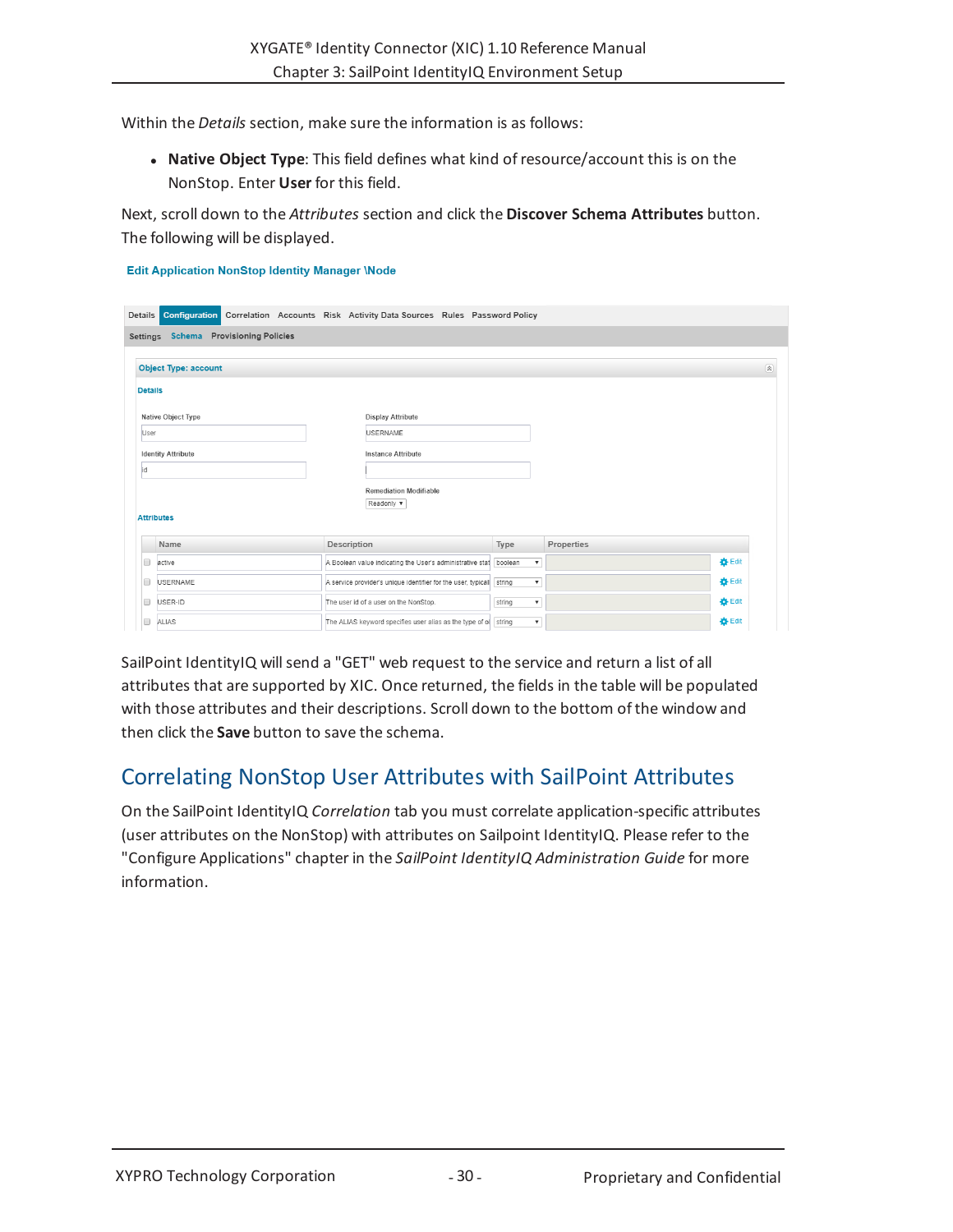# <span id="page-30-0"></span>Enabling Access to the NonStop Application

Use the SailPoint IdentityIQ Lifecycle Manager to configure and enable access to the NonStop application you configured above. Please refer to the chapters in the "Lifecycle Manager" section in the *SailPoint IdentityIQ User's Guide* for more information.

# <span id="page-30-1"></span>Configuring Aggregation

SailPoint IdentityIQ uses aggregation to copy all user records from the NonStop server to SailPoint IdentityIQ. You must configure a task in SailPoint IdentityIQ to enable aggregation. Please refer to the "Tasks" chapter in the *SailPoint IdentityIQ Administration Guide* for more information.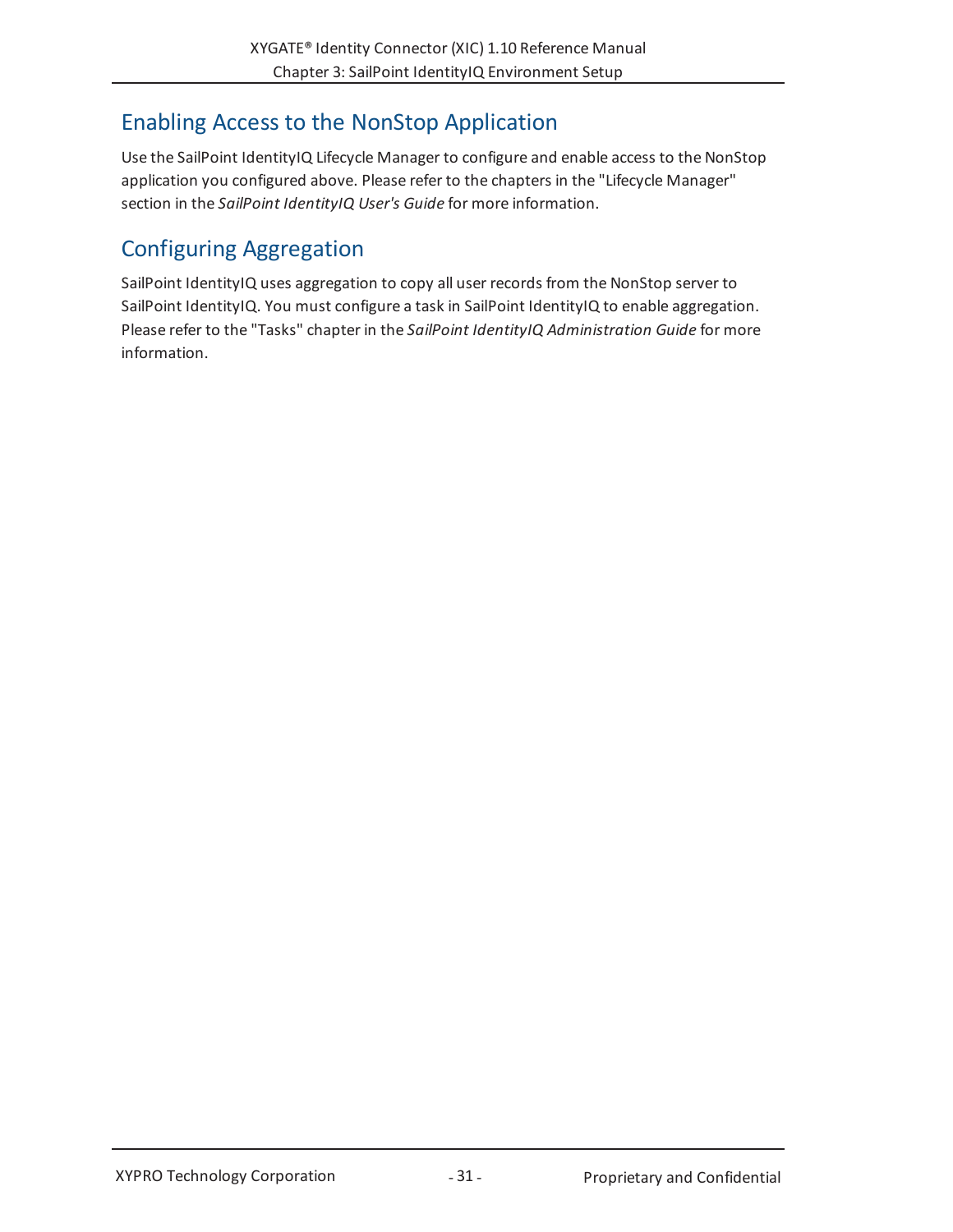# **Glossary**

#### <span id="page-31-0"></span>**A**

## **Account - SailPoint**

An identity's association to a specific application/system in SailPoint IdentityIQ.

## **Aggregation - SailPoint**

The pulling of all user accounts on a system through a SailPoint IdentityIQ task.

# **Application - SailPoint**

SailPoint IdentityIQ's way of configuring and connecting to a specific service/system.

### **Attribute**

A specific property for an account related to a given system.

**I**

### **Identity - SailPoint**

A unique user that is associated with zero or more accounts.

# **IdentityIQ**

An open identity and access management platform developed by SailPoint.

#### **J**

# **JKS**

The Java Keystore (JKS) is the repository for security certificates used by XIC.

### **JSON**

JavaScript Object Notation. An object structure used by SCIM to carry user data from one system to the next. It is based on key value pairs.

### **N**

## **NonStop**

A fault tolerant server developed by Hewlett Packard Enterprise (HPE).